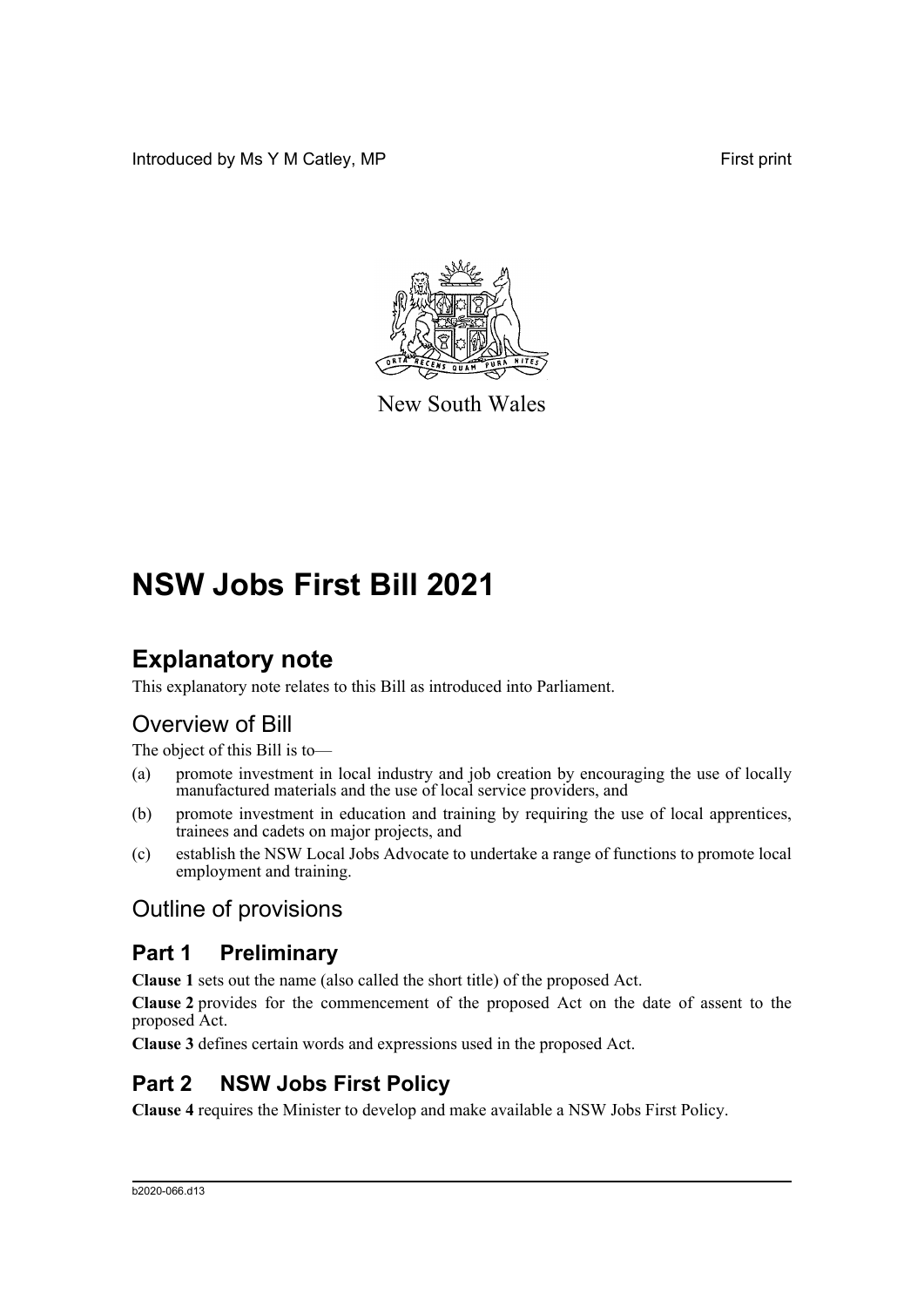**Clause 5** sets out the objectives of the NSW Jobs First Policy and the principles that inform its development.

**Clause 6** requires New South Wales government agencies to comply with the NSW Jobs First Policy and that contracts entered into with suppliers of goods and services require suppliers to comply with the Policy.

## **Part 3 Procurement**

**Clause 7** provides for the regulations to set local content requirements and other matters, including requirements to maximise local jobs in New South Wales, for strategic projects and major projects.

**Clause 8** allows for the Minister to set local content requirements for significant projects.

**Clause 9** requires the procurement specifications for a significant project, a strategic project or a major project to include the weighting that is given to local benefit.

**Clause 10** requires a person tendering to a government agency for a contract for a significant project or a strategic project to submit a local industry development plan and, if awarded the contract, to comply with the plan.

**Clause 11** requires the use of local apprentices, trainees and cadets for at least 10% of the work hours on a major project. The proposed section also requires a person tendering to a government agency for a contract for a major project to submit a major projects skills development plan and, if awarded the contract, to comply with the plan.

**Clause 12** requires government agencies to report on their compliance with the NSW Jobs First Policy via the agency annual report and to provide that compliance information to the NSW Local Jobs Advocate.

## **Part 4 NSW Local Jobs Advocate**

**Clause 13** provides for the appointment of the NSW Local Jobs Advocate.

**Clause 14** sets out the functions of the NSW Local Jobs Advocate.

**Clause 15** provides that the NSW Local Jobs Advocate is subject to the direction and control of the Minister except in relation to the content of a report to Parliament.

**Clause 16** allows the NSW Local Jobs Advocate to delegate functions.

### **Part 5 Information and Enforcement**

**Clause 17** allows the NSW Local Jobs Advocate to require a government agency to provide information to the Advocate.

**Clause 18** allows for the NSW Local Jobs Advocate to request that a government agency conduct an audit of compliance with the NSW Jobs First Policy, a local industry development plan or a major projects skills development plan.

**Clause 19** allows the NSW Local Jobs Advocate to issue an information notice that requires a person to provide the Advocate with information relating to the operation of the NSW Jobs First Policy, a local industry development plan or a major projects skills development plan.

**Clause 20** allows the NSW Local Jobs Advocate to issue a compliance notice that requires a person to comply with an information notice, the NSW Jobs First Policy, a local industry development plan or a major projects skills development plan.

**Clause 21** provides for the ways that a person may object to the issue of a compliance notice.

**Clause 22** provides for the NSW Local Jobs Advocate to make a determination about a person's compliance with an information notice, the NSW Jobs First Policy, a local industry development plan or a major projects skills development plan and to recommend that the Minister issue an adverse publicity notice.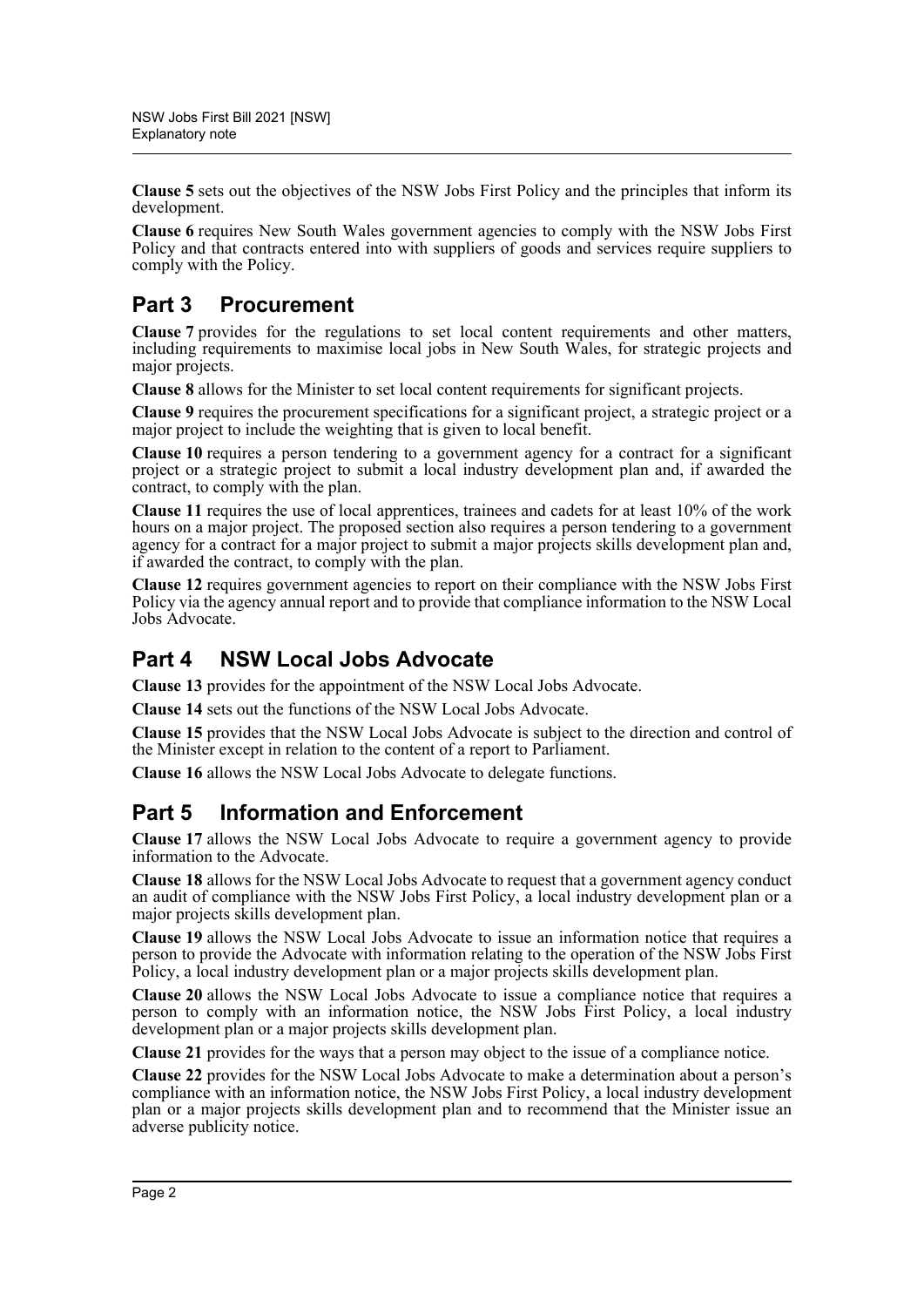**Clause 23** provides for the Minister, following a recommendation from the NSW Local Jobs Advocate, and on being satisfied that a person has failed to comply with the NSW Jobs First Policy, a local industry development plan or a major projects skills development plan, to issue an adverse publicity notice by tabling the notice in Parliament.

## **Part 6 Miscellaneous**

**Clause 24** provides for the NSW Local Jobs Advocate to issue an annual report and lists a range of matters that must be included in the report.

**Clause 25** provides that the NSW Local Jobs Advocate or a person under the direction of the Advocate is not personally liable for actions in good faith.

**Clause 26** enables the Governor to make regulations for the purposes of the proposed Act.

## **Schedule 1 Provisions relating to Advocate**

**Schedule 1** contains provisions relating to the employment and remuneration of the NSW Local Jobs Advocate and to vacancy in and removal from office of the Advocate.

## **Schedule 2 Savings, transitional and other provisions**

**Schedule 2** contains savings, transitional and other provisions consequent on the enactment of the proposed Act.

### **Schedule 3 Amendment of Government Sector Employment Act 2013 No 40**

**Schedule 3** amends the *Government Sector Employment Act 2013* to create the Office of the NSW Local Jobs Advocate.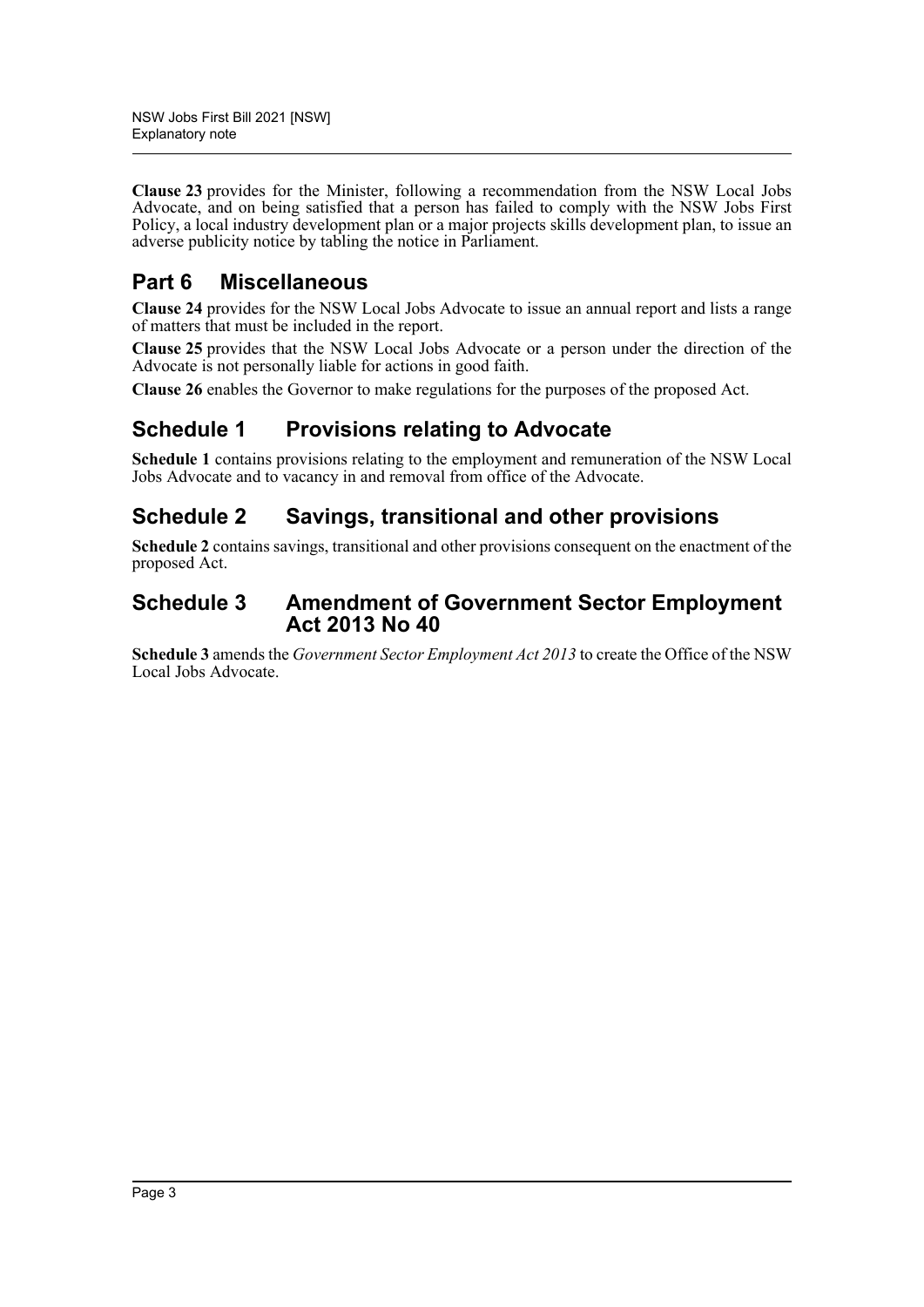Introduced by Ms Y M Catley, MP **First print** 



New South Wales

# **NSW Jobs First Bill 2021**

# **Contents**

|        |        |                                                             | Page                             |
|--------|--------|-------------------------------------------------------------|----------------------------------|
| Part 1 |        | <b>Preliminary</b>                                          |                                  |
|        | 1      | Name of Act                                                 | $\overline{2}$                   |
|        | 2<br>3 | Commencement                                                | $\overline{2}$<br>$\overline{2}$ |
|        |        | Definitions                                                 |                                  |
| Part 2 |        | <b>NSW Jobs First Policy</b>                                |                                  |
|        | 4      | <b>NSW Jobs First Policy</b>                                | 4                                |
|        | 5      | Objectives and principles of NSW Jobs First Policy          | 4                                |
|        | 6      | Compliance with NSW Jobs First Policy                       | 5                                |
| Part 3 |        | <b>Procurement</b>                                          |                                  |
|        | 7      | Local content requirements for strategic and major projects | 6                                |
|        | 8      | Local content requirements for significant projects         | 6                                |
|        | 9      | Local benefit from projects                                 | 6                                |
|        | 10     | Local industry development plans                            | 6                                |
|        | 11     | Major projects skills development plan                      | $\overline{7}$                   |
|        | 12     | Agency compliance report                                    | $\overline{7}$                   |
| Part 4 |        | <b>NSW Local Jobs Advocate</b>                              |                                  |
|        | 13     | Appointment of NSW Local Jobs Advocate                      | 8                                |
|        | 14     | <b>Functions of NSW Local Jobs Advocate</b>                 | 8                                |
|        |        |                                                             |                                  |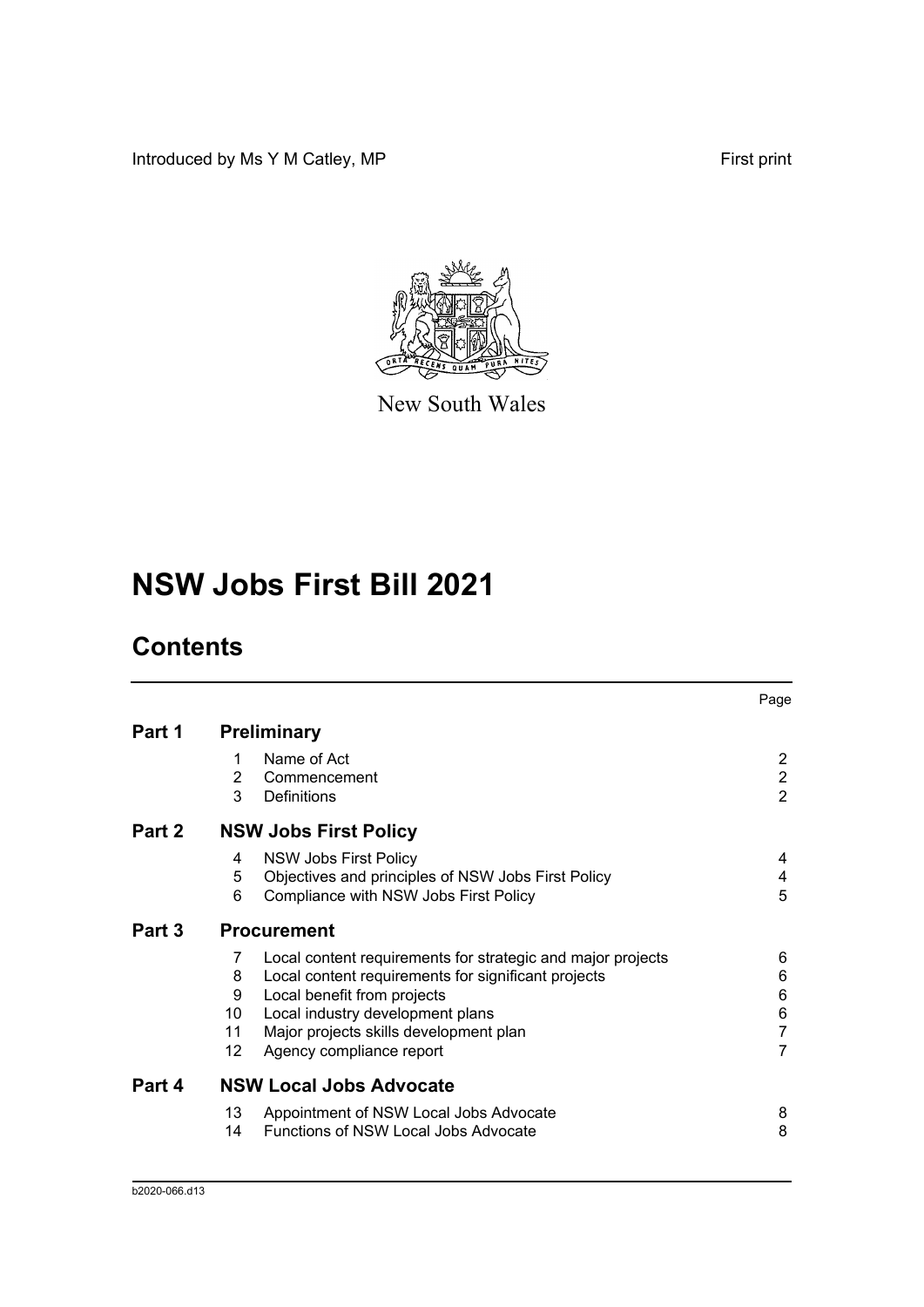|                   |    |                                                          | Page              |
|-------------------|----|----------------------------------------------------------|-------------------|
|                   | 15 | Ministerial control                                      | 8                 |
|                   | 16 | Delegation                                               | 8                 |
| Part 5            |    | <b>Information and Enforcement</b>                       |                   |
|                   | 17 | Request for information                                  | 9                 |
|                   | 18 | Audits                                                   | 9                 |
|                   | 19 | Power to require information from persons                | 9                 |
|                   | 20 | Compliance notices                                       | 9                 |
|                   | 21 | Responding to a compliance notice                        | 10                |
|                   | 22 | Advocate may make determination                          | 10                |
|                   | 23 | Adverse publicity notice                                 | 11                |
| Part 6            |    | <b>Miscellaneous</b>                                     |                   |
|                   | 24 | <b>Annual Report</b>                                     | 12                |
|                   | 25 | Personal liability                                       | $12 \overline{ }$ |
|                   | 26 | Regulations                                              | 12                |
| <b>Schedule 1</b> |    | <b>Provisions relating to Advocate</b>                   | 13                |
| Schedule 2        |    | Savings, transitional and other provisions               | 15                |
| <b>Schedule 3</b> |    | Amendment of Government Sector Employment Act 2013 No 40 | 16                |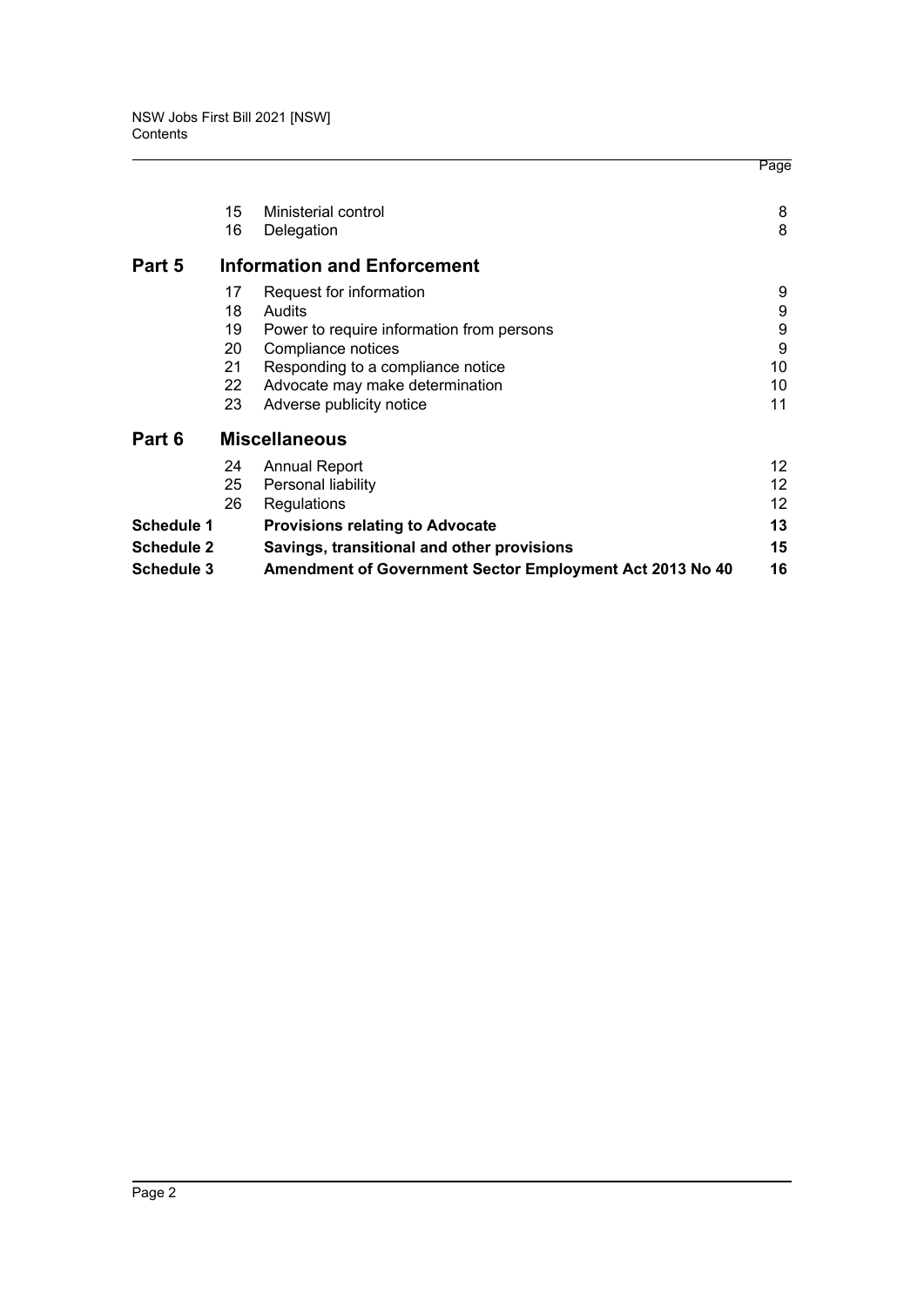

New South Wales

# **NSW Jobs First Bill 2021**

No , 2021

### **A Bill for**

An Act to provide for the development and implementation of a NSW Jobs First Policy; to require government sector agencies to implement and comply with the NSW Jobs First Policy; to establish the office of the NSW Local Jobs Advocate and confer functions on that office; and for related purposes.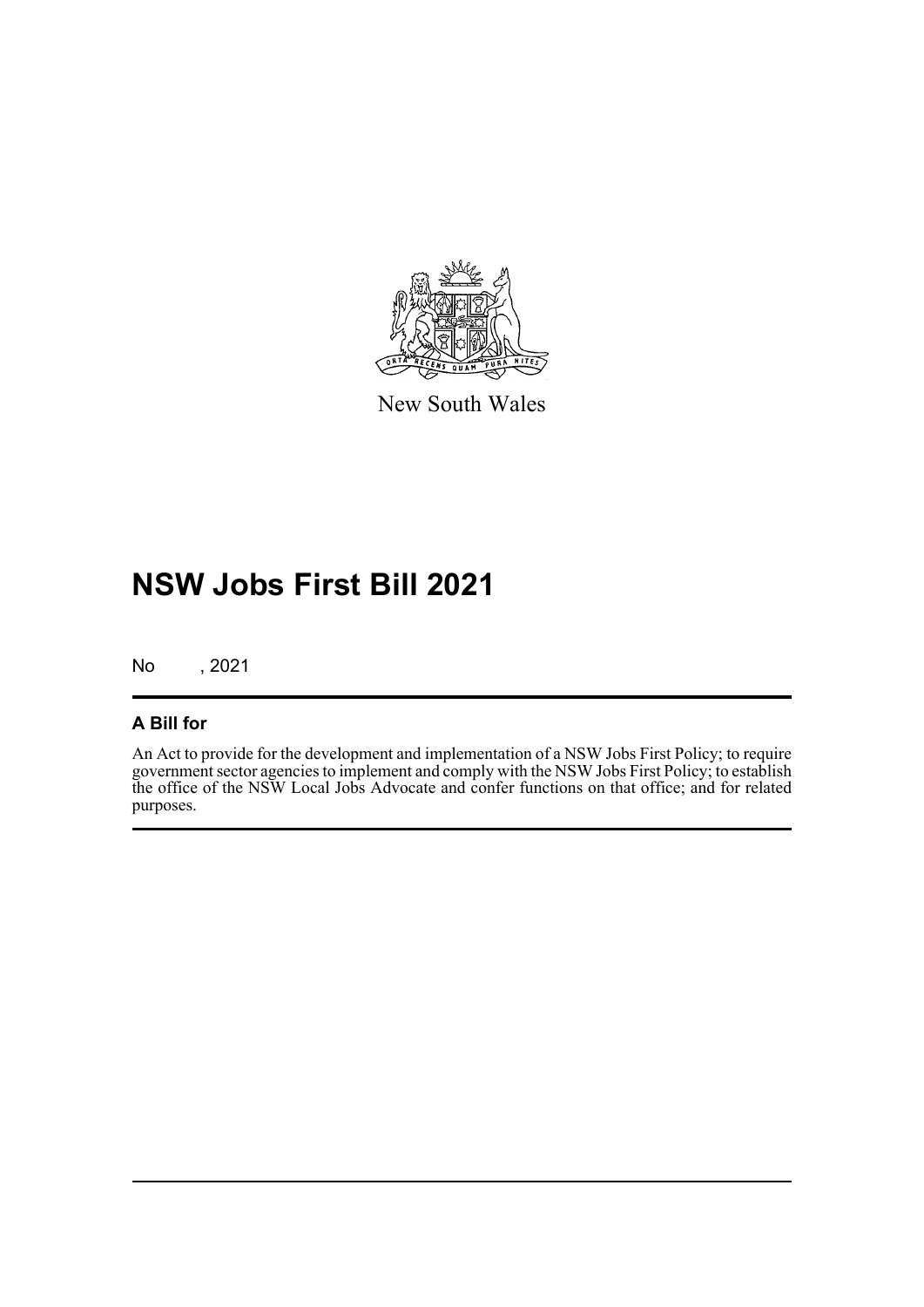<span id="page-6-3"></span><span id="page-6-2"></span><span id="page-6-1"></span><span id="page-6-0"></span>

|              |     |                     | The Legislature of New South Wales enacts-                                                                                                    | 1        |
|--------------|-----|---------------------|-----------------------------------------------------------------------------------------------------------------------------------------------|----------|
| Part 1       |     |                     | <b>Preliminary</b>                                                                                                                            | 2        |
| 1            |     | <b>Name of Act</b>  |                                                                                                                                               | 3        |
|              |     |                     | This Act is the NSW Jobs First Act 2021.                                                                                                      | 4        |
| $\mathbf{2}$ |     | <b>Commencement</b> |                                                                                                                                               | 5        |
|              |     |                     | This Act commences on the date of assent to this Act.                                                                                         | 6        |
| 3            |     | <b>Definitions</b>  |                                                                                                                                               | 7        |
|              | (1) |                     | In this Act-                                                                                                                                  | 8        |
|              |     |                     | <i>adverse publicity notice</i> —see section 23.                                                                                              |          |
|              |     |                     | <b>Advocate</b> means the NSW Local Jobs Advocate.                                                                                            | 9        |
|              |     |                     |                                                                                                                                               | 10       |
|              |     |                     | <i>compliance notice</i> —see section 20.                                                                                                     | 11       |
|              |     |                     | <i>government agency</i> means-                                                                                                               | 12       |
|              |     | (a)                 | a statutory body listed in Schedule 2 to the Public Finance and Audit Act 1983,<br>and                                                        | 13<br>14 |
|              |     | (b)                 | a Department listed in Schedule 3 to that Act.                                                                                                | 15       |
|              |     |                     | <i>information notice</i> —see section 19.                                                                                                    | 16       |
|              |     |                     | local benefit includes-                                                                                                                       | 17       |
|              |     | (a)                 | the creation or maintenance of jobs in New South Wales, particularly in rural<br>and regional New South Wales, and                            | 18<br>19 |
|              |     | (b)                 | the creation of apprenticeships and training opportunities in New South Wales,<br>particularly in rural and regional New South Wales, and     | 20<br>21 |
|              |     | (c)                 | the support of jobs in New South Wales by the use of local supply chains.                                                                     | 22       |
|              |     |                     | local content means-                                                                                                                          | 23       |
|              |     | (a)                 | goods that are produced by local industry, or                                                                                                 | 24       |
|              |     | (b)                 | services that are supplied by local industry, or                                                                                              | 25       |
|              |     | (c)                 | construction activities carried out by local industry.                                                                                        | 26       |
|              |     | Zealand.            | local industry means industry and other businesses based in Australia or New                                                                  | 27<br>28 |
|              |     |                     | <i>local industry development plan—see section 10.</i>                                                                                        | 29       |
|              |     |                     | <i>local workforce</i> means persons employed in local industry.                                                                              | 30       |
|              |     |                     | <i>major project</i> means-                                                                                                                   | 31       |
|              |     | (a)                 | significant projects that are construction projects with a budget of \$20 million<br>or more, and                                             | 32<br>33 |
|              |     | (b)                 | strategic projects that are construction projects.                                                                                            | 34       |
|              |     |                     | major projects skills development plan—see section 11.                                                                                        | 35       |
|              |     |                     | NSW Jobs First Policy—see section 4.                                                                                                          | 36       |
|              |     | Sydney.             | <i>rural and regional New South Wales</i> means areas outside the metropolitan area of                                                        | 37<br>38 |
|              |     |                     | significant project means-                                                                                                                    | 39       |
|              |     | (a)                 | a project with a budget of \$1 million or more that is for the benefit of an area<br>that is wholly in rural and regional New South Wales, or | 40<br>41 |
|              |     |                     |                                                                                                                                               |          |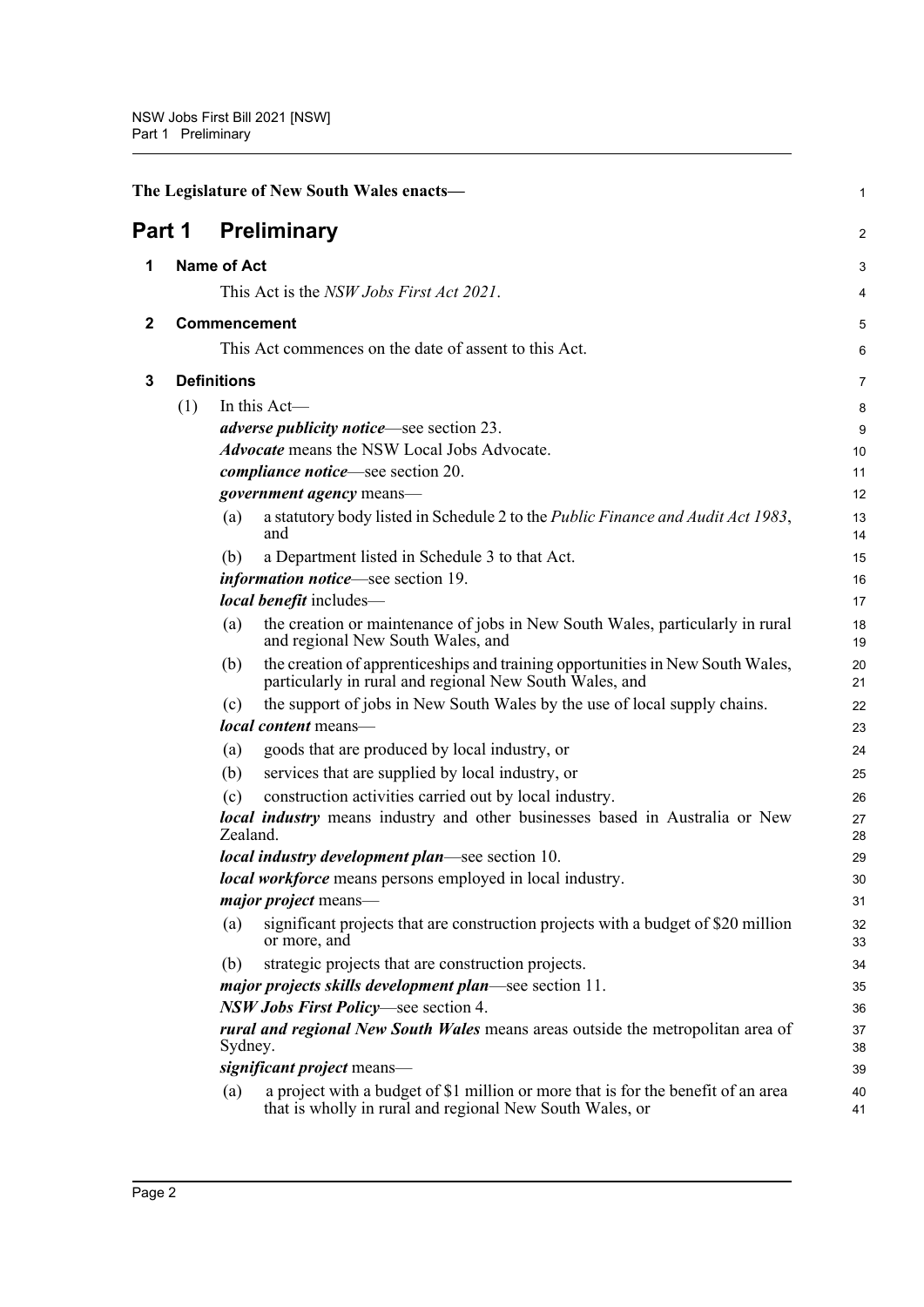|     | (b) | a project with a budget of \$3 million or more that is for the benefit of an area<br>that is outside, or includes an area that is outside, rural and regional New South<br>Wales, or | $\mathcal{P}$<br>3 |
|-----|-----|--------------------------------------------------------------------------------------------------------------------------------------------------------------------------------------|--------------------|
|     | (c) | any other project that is declared by the Minister to be a significant project.                                                                                                      | 4                  |
|     |     | strategic project means—                                                                                                                                                             | 5                  |
|     | (a) | a project with a budget of \$50 million or more, or                                                                                                                                  | 6                  |
|     | (b) | any other project declared by the Minister to be a strategic project.                                                                                                                | 7                  |
|     |     | Note. The Interpretation Act 1987 contains definitions and other provisions that affect the<br>interpretation and application of this Act.                                           | 8<br>9             |
| (2) |     | Notes included in this Act do not form part of this Act.                                                                                                                             | 10                 |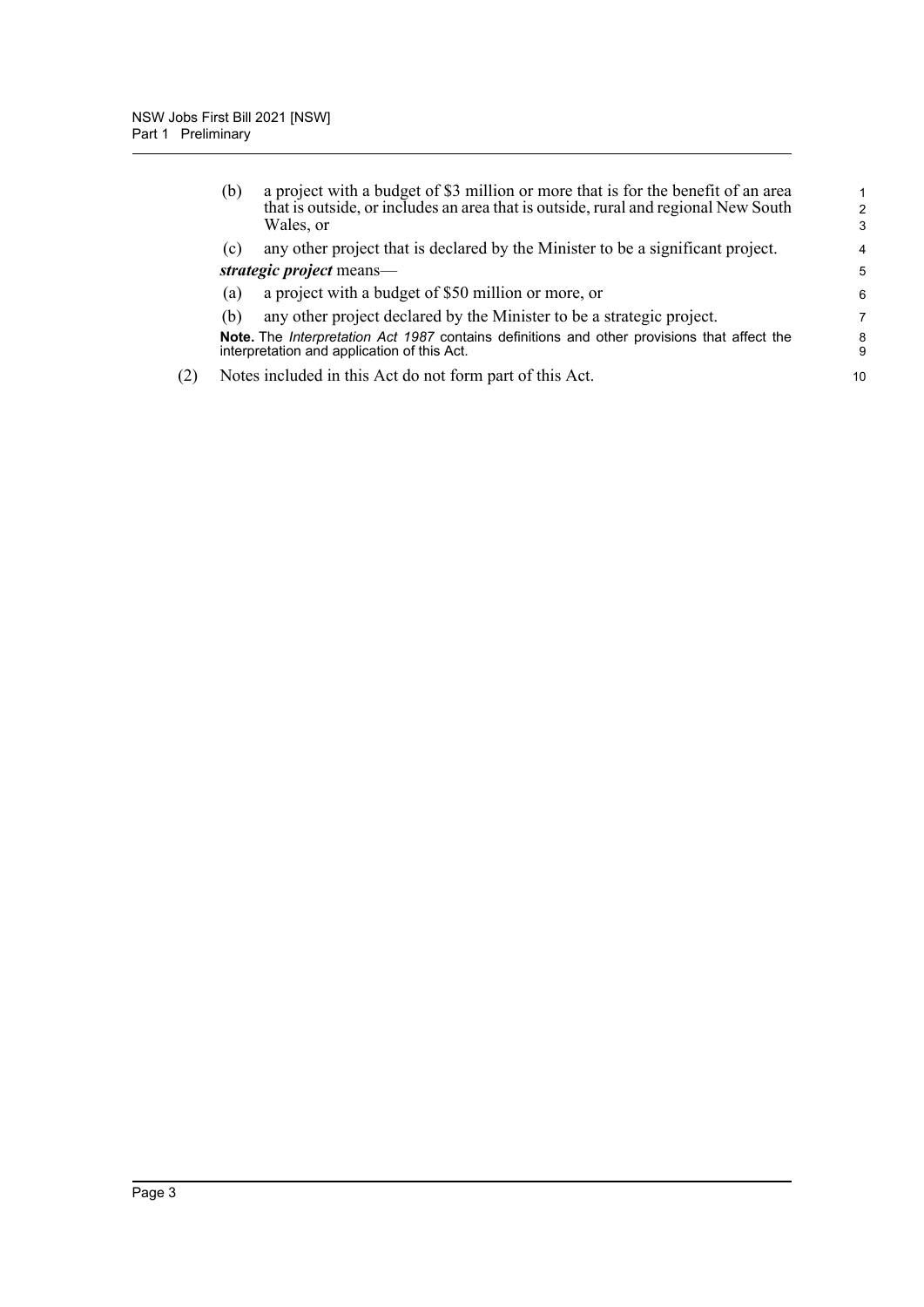<span id="page-8-2"></span><span id="page-8-1"></span><span id="page-8-0"></span>

| Part 2 |     | <b>NSW Jobs First Policy</b>                                                                                                                                                                                                   | $\mathbf{1}$     |  |
|--------|-----|--------------------------------------------------------------------------------------------------------------------------------------------------------------------------------------------------------------------------------|------------------|--|
| 4      |     | <b>NSW Jobs First Policy</b>                                                                                                                                                                                                   |                  |  |
|        | (1) | The Minister is required to-                                                                                                                                                                                                   | 3                |  |
|        |     | develop a policy known as the NSW Jobs First Policy, and<br>(a)                                                                                                                                                                | 4                |  |
|        |     | (b)<br>make the policy publicly available.                                                                                                                                                                                     | 5                |  |
|        | (2) | The NSW Jobs First Policy is to include strategies to-                                                                                                                                                                         | 6                |  |
|        |     | increase employment in New South Wales, and<br>(a)                                                                                                                                                                             | $\boldsymbol{7}$ |  |
|        |     | (b)<br>boost manufacturing in New South Wales by incentivising the use of locally<br>manufactured materials, and                                                                                                               | 8<br>9           |  |
|        |     | boost social and professional services industries in New South Wales by<br>(c)<br>incentivising the use of local service providers, and                                                                                        | 10<br>11         |  |
|        |     | (d)<br>support education and training, including the training of apprentices and<br>cadets, in New South Wales, and                                                                                                            | 12<br>13         |  |
|        |     | quantify and measure the benefit of government procurement in local<br>(e)<br>communities in New South Wales through the establishment of one or more<br>local benefits tests.                                                 | 14<br>15<br>16   |  |
| 5      |     | <b>Objectives and principles of NSW Jobs First Policy</b>                                                                                                                                                                      | 17               |  |
|        | (1) | In developing the NSW Jobs First Policy, the Minister is required to consider the<br>following objectives—                                                                                                                     | 18<br>19         |  |
|        |     | promoting employment and investment in New South Wales by expanding<br>(a)<br>market opportunities for local industry,                                                                                                         | 20<br>21         |  |
|        |     | Aboriginal employment, including by incentivising procurement from<br>(b)<br>businesses owned by First Nations people,                                                                                                         | 22<br>23         |  |
|        |     | promoting partnerships between local industry and providers of education and<br>(c)<br>training in order to encourage investment in developing the local workforce,                                                            | 24<br>25         |  |
|        |     | the promotion and security of reliable supply chains through local small and<br>(d)<br>medium sized enterprises,                                                                                                               | 26<br>27         |  |
|        |     | that economic and social benefits of government purchasing decisions should<br>(e)<br>benefit local, regional and statewide communities by meeting the<br>requirements of a local benefits test.                               | 28<br>29<br>30   |  |
|        | (2) | The NSW Jobs First Policy is to reflect the following principles—                                                                                                                                                              | 31               |  |
|        |     | (a) tendering and contracting mechanisms should be open, clear and accountable,                                                                                                                                                | 32               |  |
|        |     | (b)<br>purchasing decisions for significant projects and strategic projects are to take<br>a long-term view of value and, in doing so, consider investment in, and<br>promotion of, local industry and training opportunities, | 33<br>34<br>35   |  |
|        |     | value for money remains a consideration in purchasing and supply decisions.<br>(c)                                                                                                                                             | 36               |  |
|        | (3) | The NSW Jobs First Policy is to incentivise procurement from businesses which can<br>demonstrate their commitment to the following—                                                                                            | 37<br>38         |  |
|        |     | environmental sustainability and responsibility,<br>(a)                                                                                                                                                                        | 39               |  |
|        |     | fair and responsible employment practices including-<br>(b)                                                                                                                                                                    | 40               |  |
|        |     | appropriate industrial agreements,<br>(i)                                                                                                                                                                                      | 41               |  |
|        |     | equal opportunity employment,<br>(ii)                                                                                                                                                                                          | 42               |  |
|        |     | gender equity,<br>(iii)                                                                                                                                                                                                        | 43               |  |
|        |     | disability inclusion,<br>(iv)                                                                                                                                                                                                  | 44               |  |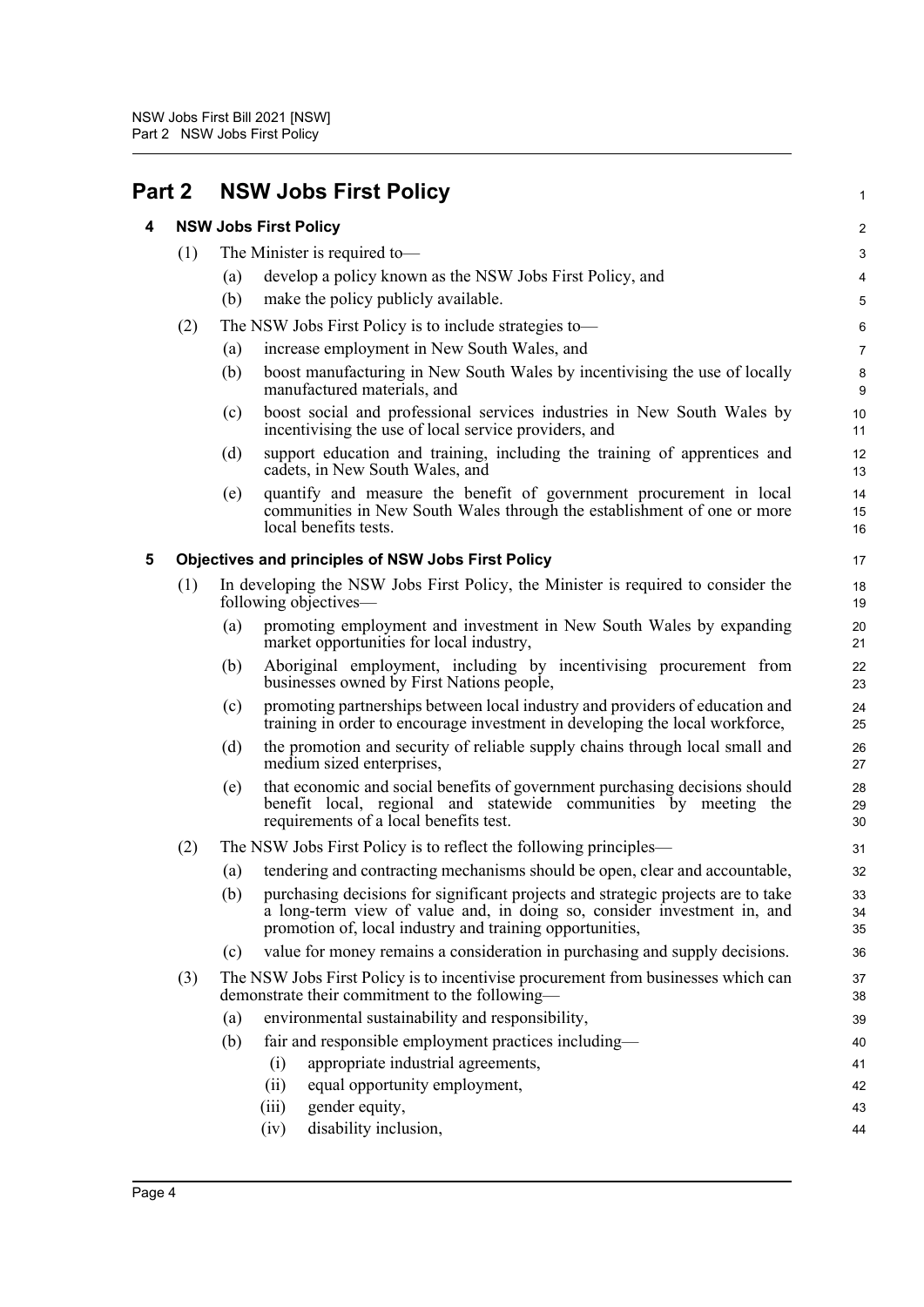<span id="page-9-0"></span>

|   |     | stable, ongoing and permanent employment in New South Wales,<br>(c)                                                                                                                                                            | $\mathbf{1}$             |
|---|-----|--------------------------------------------------------------------------------------------------------------------------------------------------------------------------------------------------------------------------------|--------------------------|
|   |     | (d)<br>innovation,                                                                                                                                                                                                             | $\overline{c}$           |
|   |     | social responsibility,<br>(e)                                                                                                                                                                                                  | $\mathbf{3}$             |
|   |     | (f)<br>the security and reliability of local supply chains.                                                                                                                                                                    | $\overline{4}$           |
|   | (4) | The NSW Jobs First Policy is to be consistent with—                                                                                                                                                                            | 5                        |
|   |     | the NSW Government Procurement Policy Framework, or any policy<br>(a)<br>framework, however described, replacing it and serving substantially the same<br>purpose as in force from time to time, and                           | 6<br>$\overline{7}$<br>8 |
|   |     | any obligations of the State under any convention, treaty or international<br>(b)<br>agreements to which Australia is a party.                                                                                                 | 9<br>10                  |
| 6 |     | <b>Compliance with NSW Jobs First Policy</b>                                                                                                                                                                                   | 11                       |
|   | (1) | A government agency must comply with the NSW Jobs First Policy.                                                                                                                                                                | 12                       |
|   | (2) | A government agency that contracts with a person for the supply of goods or services<br>must ensure that the contract requires the person supplying the goods or services to<br>comply with the NSW Jobs First Policy.         | 13<br>14<br>15           |
|   | (3) | The Minister may by written notice exempt a government agency from compliance<br>with the NSW Jobs First Policy for a specified contract or project if satisfied that<br>special circumstances justifying the exemption exist. | 16<br>17<br>18           |
|   | (4) | A government agency that is exempted from compliance with the NSW Jobs First<br>Policy must disclose the exemption and the special circumstances justifying it—                                                                | 19<br>20                 |
|   |     | to the Advocate within 1 month of the exemption being granted, and<br>(a)                                                                                                                                                      | 21                       |
|   |     | in its annual report.<br>(b)                                                                                                                                                                                                   | 22                       |
|   |     |                                                                                                                                                                                                                                |                          |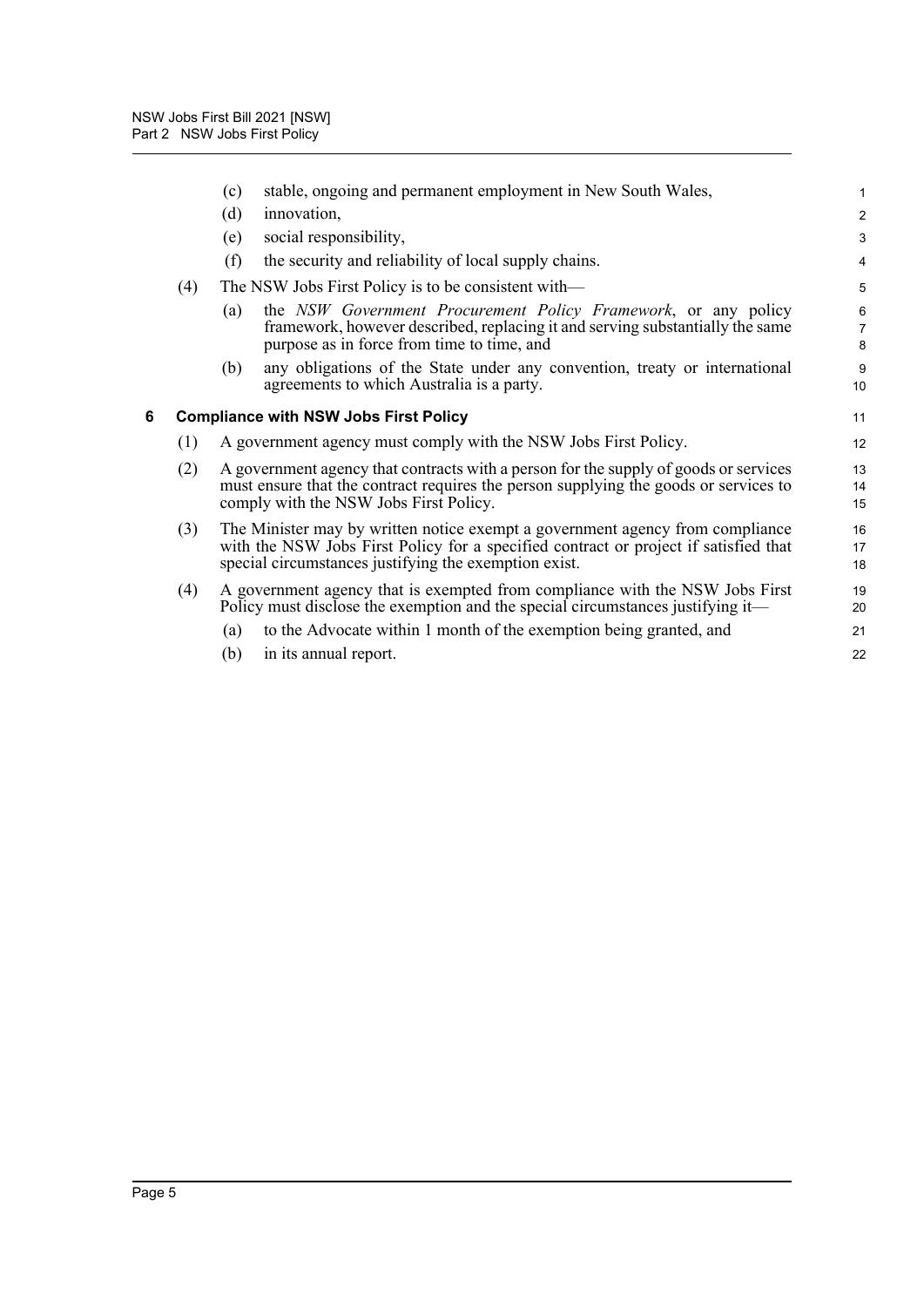<span id="page-10-4"></span><span id="page-10-3"></span><span id="page-10-2"></span><span id="page-10-1"></span><span id="page-10-0"></span>

| Part 3         |     | <b>Procurement</b>                                                                                                                                                                                         | $\mathbf{1}$        |
|----------------|-----|------------------------------------------------------------------------------------------------------------------------------------------------------------------------------------------------------------|---------------------|
| $\overline{7}$ |     | Local content requirements for strategic and major projects                                                                                                                                                | $\overline{2}$      |
|                | (1) | The regulations may prescribe the minimum local content requirement for a project.                                                                                                                         | 3                   |
|                | (2) | The minimum local content for a project may be expressed as a percentage of the<br>total cost of the project or in some other way.                                                                         | 4<br>5              |
|                | (3) | The Minister may determine other matters relating to projects, including but not<br>limited to the following-                                                                                              | 6<br>$\overline{7}$ |
|                |     | requirements to maximise the use of products produced by local industry,<br>(a)                                                                                                                            | 8                   |
|                |     | requirements to use a specified amount of products produced by local industry,<br>(b)                                                                                                                      | $9\,$               |
|                |     | requirements to maximise the use of uniform and personal protective<br>(c)<br>equipment produced by local industry,                                                                                        | 10<br>11            |
|                |     | requirements to maximise local jobs within New South Wales,<br>(d)                                                                                                                                         | 12                  |
|                |     | any other requirements or conditions.<br>(e)                                                                                                                                                               | 13                  |
|                | (4) | In this section, <i>project</i> means a strategic project or a major project.                                                                                                                              | 14                  |
| 8              |     | Local content requirements for significant projects                                                                                                                                                        | 15                  |
|                | (1) | The Minister may determine local content requirements for significant projects.                                                                                                                            | 16                  |
|                | (2) | The Minister may determine other matters relating to significant projects, including<br>but not limited to requirements and conditions.                                                                    | 17<br>18            |
|                | (3) | In the event of an inconsistency between local content requirements applying to a<br>project under this section and section 7, the requirements applying under section 7<br>prevail.                       | 19<br>20<br>21      |
| 9              |     | Local benefit from projects                                                                                                                                                                                | 22                  |
|                | (1) | The procurement specifications for a project must include the weighting, as a<br>percentage, that is to be given to local benefit in the assessment of tenders.                                            | 23<br>24            |
|                | (2) | In this section, <i>project</i> means—                                                                                                                                                                     | 25                  |
|                |     | a significant project, or<br>(a)                                                                                                                                                                           | 26                  |
|                |     | (b)<br>a strategic project, or                                                                                                                                                                             | 27                  |
|                |     | (c)<br>a major project.                                                                                                                                                                                    | 28                  |
| 10             |     | Local industry development plans                                                                                                                                                                           | 29                  |
|                | (1) | A person tendering to a government agency for a contract for a significant project or<br>a strategic project must submit a <i>local industry development plan</i> that complies with<br>subsection $(2)$ — | 30<br>31<br>32      |
|                |     | to the government agency, and<br>(a)                                                                                                                                                                       | 33                  |
|                |     | to the Advocate.<br>(b)                                                                                                                                                                                    | 34                  |
|                | (2) | A local industry development plan must-                                                                                                                                                                    | 35                  |
|                |     | specify how the requirements of the NSW Jobs First Policy will be met, and<br>(a)                                                                                                                          | 36                  |
|                |     | identify total content and local content for the project, and<br>(b)                                                                                                                                       | 37                  |
|                |     | specify the number of jobs the project will create in New South Wales, and<br>(c)                                                                                                                          | 38                  |
|                |     | include any other matter required to be included in the plan by the NSW Jobs<br>(d)<br>First Policy.                                                                                                       | 39<br>40            |
|                |     |                                                                                                                                                                                                            |                     |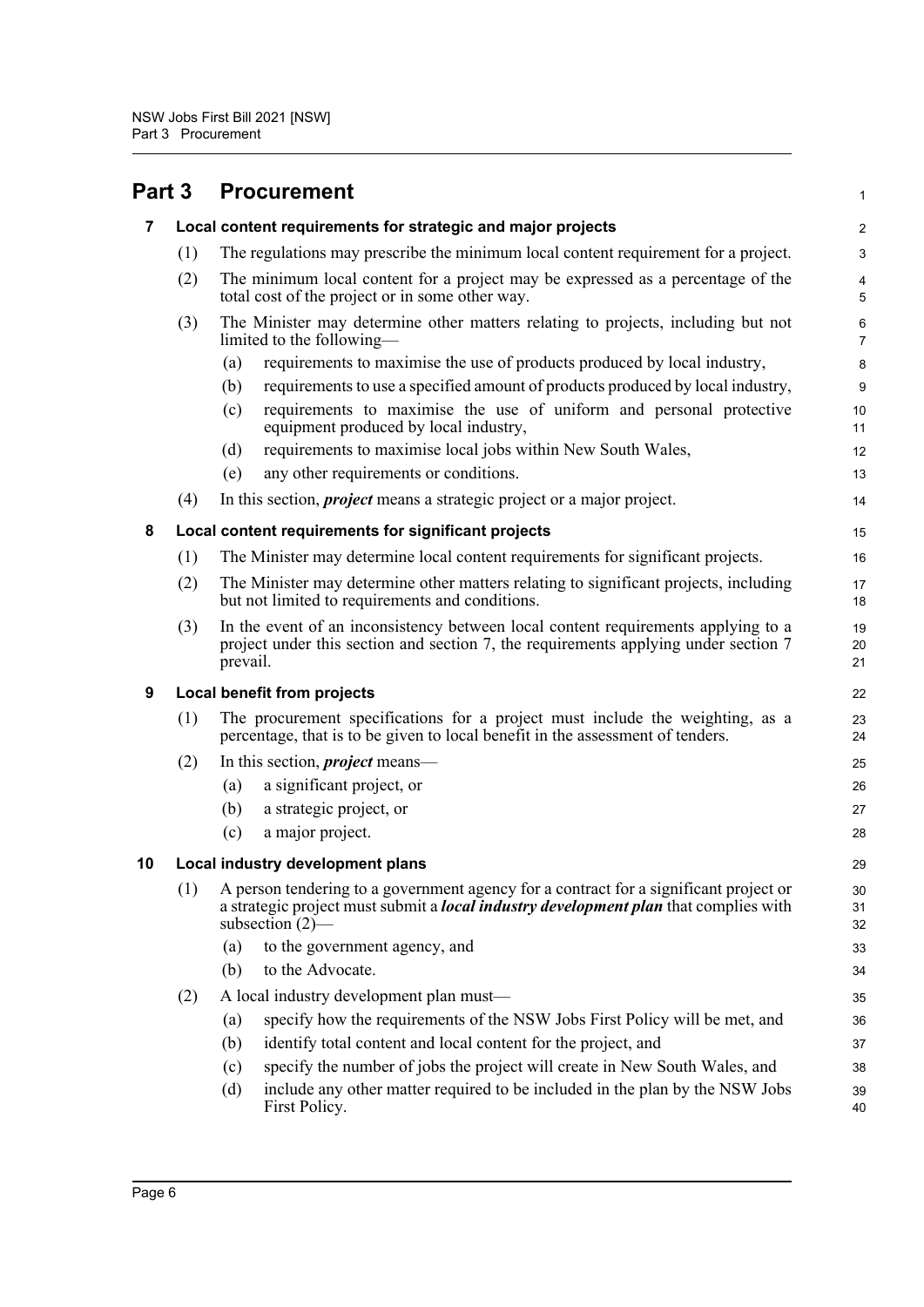<span id="page-11-1"></span><span id="page-11-0"></span>

|    | (3) | A government agency must not accept a tender that does not include a local industry<br>development plan.                                                                                                                                        | $\mathbf 1$<br>$\overline{c}$ |
|----|-----|-------------------------------------------------------------------------------------------------------------------------------------------------------------------------------------------------------------------------------------------------|-------------------------------|
|    | (4) | If a person's tender is accepted, the person must comply with the local industry<br>development plan.                                                                                                                                           | 3<br>$\overline{4}$           |
| 11 |     | Major projects skills development plan                                                                                                                                                                                                          | 5                             |
|    | (1) | A major projects must comply with the following requirements—                                                                                                                                                                                   | 6                             |
|    |     | apprentices, trainees or cadets are to undertake a minimum of 10% of the total<br>(a)<br>number of estimated hours of work on the project,                                                                                                      | $\overline{7}$<br>8           |
|    |     | other requirements or conditions determined by the Minister.<br>(b)                                                                                                                                                                             | 9                             |
|    | (2) | A person tendering to a government agency for a contract for a major project must<br>submit a <i>major projects skills development plan</i> that complies with subsection $(3)$ —                                                               | 10<br>11                      |
|    |     | to the government agency, and<br>(a)                                                                                                                                                                                                            | 12                            |
|    |     | (b)<br>to the Advocate.                                                                                                                                                                                                                         | 13                            |
|    | (3) | A major projects skills development plan must—                                                                                                                                                                                                  | 14                            |
|    |     | identify how the project will comply with the requirements in subsection (1),<br>(a)<br>and                                                                                                                                                     | 15<br>16                      |
|    |     | be in the form required by the Advocate.<br>(b)                                                                                                                                                                                                 | 17                            |
|    | (4) | A government agency must not accept a tender for a major project that does not<br>include a major projects skills development plan.                                                                                                             | 18<br>19                      |
|    | (5) | If a person's tender is accepted, the person must comply with the major projects skills<br>development plan submitted with the tender.                                                                                                          | 20<br>21                      |
| 12 |     | Agency compliance report                                                                                                                                                                                                                        | 22                            |
|    | (1) | Each government agency must include in its annual report information detailing its<br>compliance with the NSW Jobs First Policy in the financial year to which the report<br>relates.                                                           | 23<br>24<br>25                |
|    | (2) | Each government agency must provide the compliance information required by<br>subsection (1) to be included in its annual report to the Advocate no later than 6<br>weeks after the end of the financial year to which the information relates. | 26<br>27<br>28                |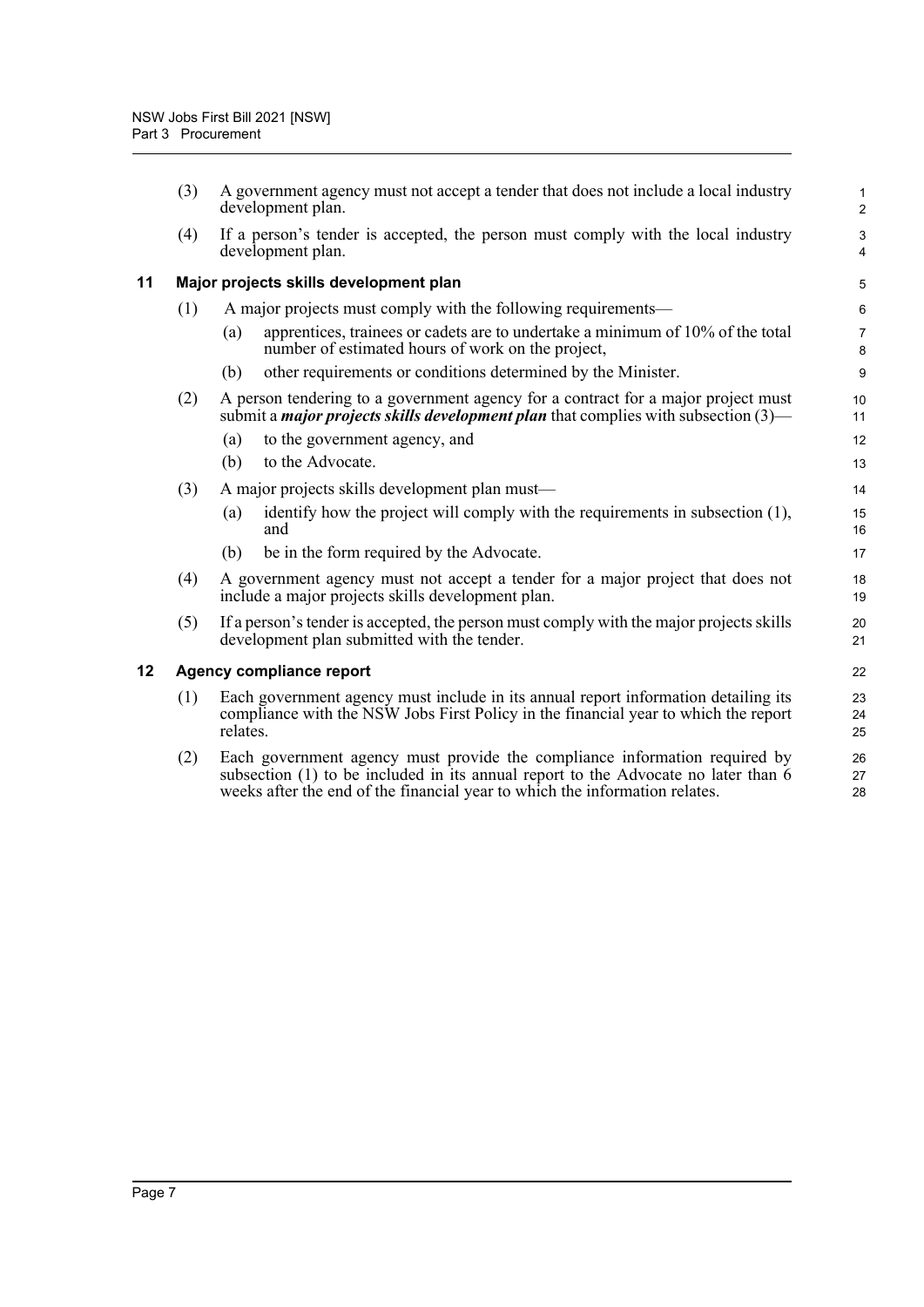<span id="page-12-4"></span><span id="page-12-3"></span><span id="page-12-2"></span><span id="page-12-1"></span><span id="page-12-0"></span>

| Part 4 |     |                            | <b>NSW Local Jobs Advocate</b>                                                                                                                                                                                                        | 1              |
|--------|-----|----------------------------|---------------------------------------------------------------------------------------------------------------------------------------------------------------------------------------------------------------------------------------|----------------|
| 13     |     |                            | <b>Appointment of NSW Local Jobs Advocate</b>                                                                                                                                                                                         | $\overline{c}$ |
|        | (1) |                            | The Governor may appoint a person as the NSW Local Jobs Advocate.                                                                                                                                                                     | 3              |
|        | (2) |                            | The Advocate has and may exercise the functions conferred or imposed on the<br>Advocate by or under this or any other Act.                                                                                                            | 4<br>5         |
|        | (3) |                            | Schedule 1 contains provisions relating to the Advocate.                                                                                                                                                                              | 6              |
| 14     |     |                            | <b>Functions of NSW Local Jobs Advocate</b>                                                                                                                                                                                           | 7              |
|        | (1) |                            | The Advocate has the following functions—                                                                                                                                                                                             | 8              |
|        |     | (a)                        | to advise the Minister on the development of the NSW Jobs First Policy,                                                                                                                                                               | 9              |
|        |     | (b)                        | to promote the NSW Jobs First Policy within government and local industry,                                                                                                                                                            | 10             |
|        |     | (c)                        | to advocate in favour of government agencies and the private sector procuring<br>goods and services from local industry based in New South Wales,                                                                                     | 11<br>12       |
|        |     | (d)                        | to contribute to the ongoing development of government procurement policy<br>and initiatives,                                                                                                                                         | 13<br>14       |
|        |     | (e)                        | to advise the Minister on the development and evaluation of 1 or more local<br>benefits tests to be applied through the NSW Jobs First Policy,                                                                                        | 15<br>16       |
|        |     | (f)                        | to work with government agencies to facilitate the access of local industry to<br>government procurement opportunities,                                                                                                               | 17<br>18       |
|        |     | (g)                        | to advise the Minister on opportunities for promoting job creating local<br>industry,                                                                                                                                                 | 19<br>20       |
|        |     | (h)                        | to advise the Minister on impediments to, and opportunities for, attracting job<br>creating businesses to New South Wales,                                                                                                            | 21<br>22       |
|        |     | (i)                        | to work with local industry, employee organisations and the education and<br>training sector to facilitate and strengthen collaboration between industry and<br>the education and training sector to help build the future workforce, | 23<br>24<br>25 |
|        |     | (j)                        | to monitor and report to Parliament on compliance with the NSW Jobs First<br>Policy including exemptions granted by the Minister from compliance with<br>the NSW Jobs First Policy,                                                   | 26<br>27<br>28 |
|        |     | (k)                        | any other functions prescribed by the regulations for the purposes of this<br>section.                                                                                                                                                | 29<br>30       |
|        | (2) |                            | The Advocate has the further functions that are conferred or imposed on the<br>Advocate by or under this or any other Act.                                                                                                            | 31<br>32       |
| 15     |     | <b>Ministerial control</b> |                                                                                                                                                                                                                                       | 33             |
|        |     |                            | The Advocate is subject to the direction and control of the Minister, except in relation<br>to the preparation and contents of a report that the Advocate is required by this or any<br>other Act to provide to Parliament.           | 34<br>35<br>36 |
| 16     |     | <b>Delegation</b>          |                                                                                                                                                                                                                                       | 37             |
|        |     |                            | The exercise of any function of the Advocate (other than this power of delegation)<br>may be delegated by the Advocate to any person employed in the Office of the NSW<br>Local Jobs Advocate.                                        | 38<br>39<br>40 |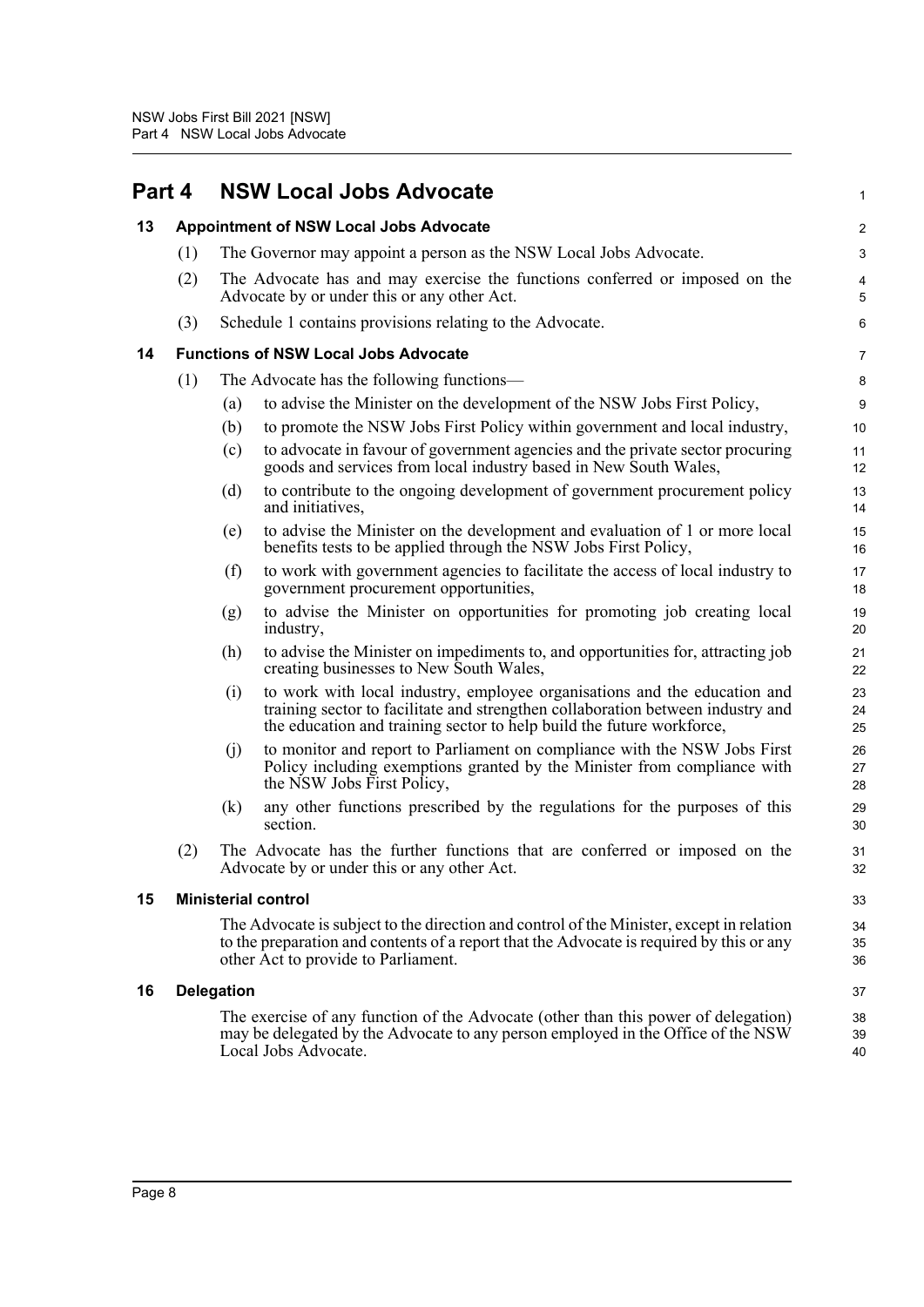## <span id="page-13-0"></span>**Part 5 Information and Enforcement**

#### <span id="page-13-1"></span>**17 Request for information**

| (1) If the Advocate believes on reasonable grounds that a government agency has       |
|---------------------------------------------------------------------------------------|
| information or a document that is relevant to the performance of the functions of the |
| Advocate, the Advocate may request in writing that the government agency provide      |
| the specified information or specified document to the Advocate.                      |

1

10

(2) A government agency that receives a written request for information or a document under subsection (1) must not, without reasonable excuse, fail to provide the specified information or specified document to the Advocate.

#### <span id="page-13-2"></span>**18 Audits**

| $10$ — | (1) The Advocate may request that a government agency conduct an audit in relation  | 11       |
|--------|-------------------------------------------------------------------------------------|----------|
| (a)    | compliance by a person or a government agency with the NSW Jobs First<br>Policy, or | 13<br>14 |

- (b) compliance by a person with a local industry development plan, or
- (c) compliance by a person with a major projects skills development plan.
- (2) The Advocate may impose terms of reference or other requirements in relation to an audit conducted by a government agency.

#### <span id="page-13-3"></span>**19 Power to require information from persons**

|  | (1) This section applies if the Advocate believes on reasonable grounds that a person has<br>information or a document that is relevant— |
|--|------------------------------------------------------------------------------------------------------------------------------------------|
|--|------------------------------------------------------------------------------------------------------------------------------------------|

- (a) to the operation of the NSW Jobs First Policy, or
- (b) to a local industry development plan, or
- (c) to a major projects skills development plan.
- (2) The Advocate may issue an *information notice* to the person requiring the person to do any of the following—
	- (a) give to the Advocate specified information, within the period and in the way specified in the notice,
	- (b) produce to the Advocate a document specified in the notice, within the period and in the way specified in the notice,
	- (c) make copies of a specified document and produce the copies to the Advocate, within the period and in the way specified in the notice.
- (3) A period specified under subsection (2) must be no less than 14 days from when the information notice is issued.
- (4) A person must comply with an information notice to the extent the person is capable of doing so.
- (5) A person issued with an information notice may not require the Advocate to pay any fee or cost associated with compliance with the notice.
- (6) A notice issued under this section must be in writing.

### <span id="page-13-4"></span>**20 Compliance notices** (1) The Advocate may issue a *compliance notice* to a person if the Advocate reasonably believes that the person has failed to comply with—

(a) an information notice, or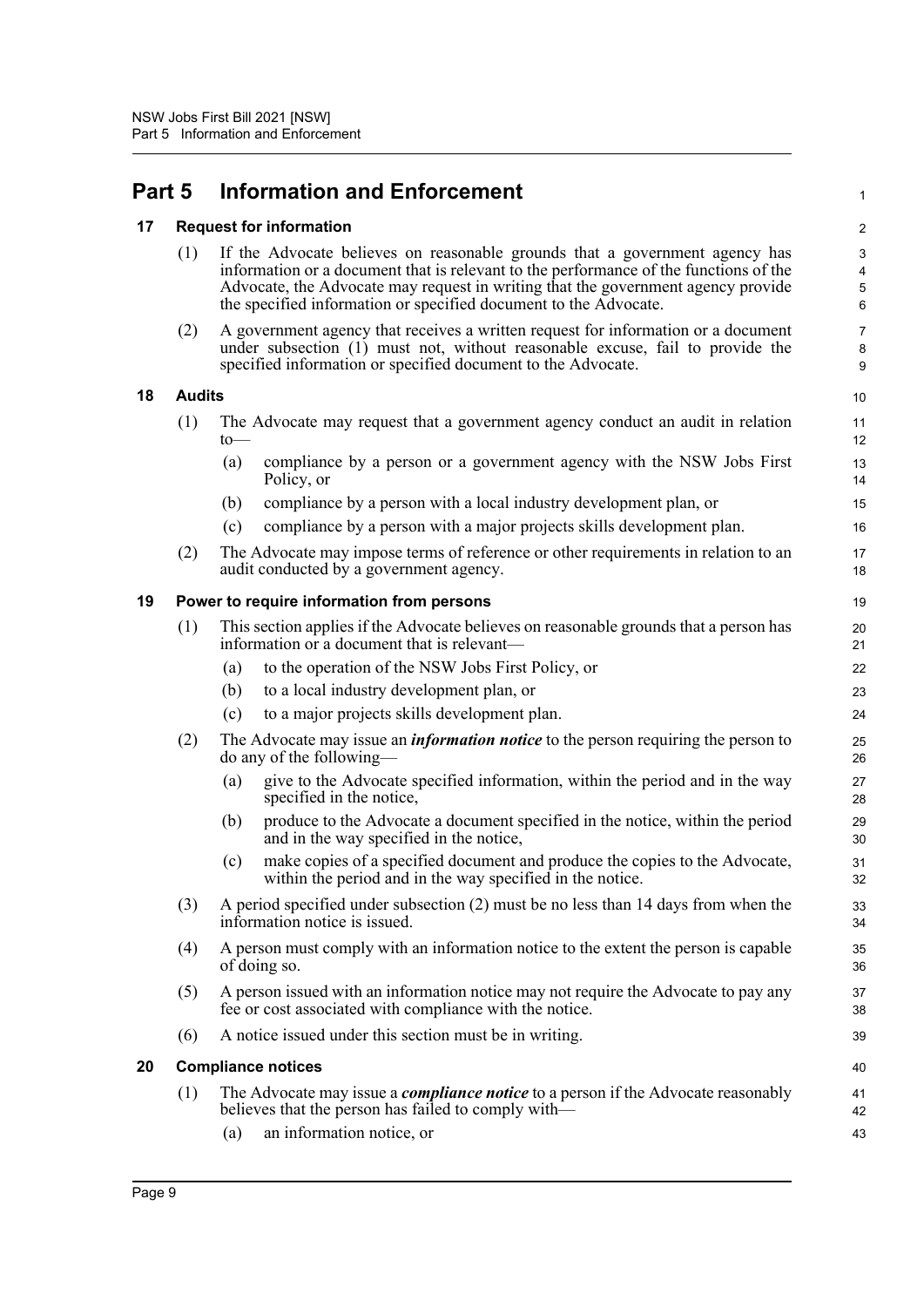<span id="page-14-1"></span><span id="page-14-0"></span>

|    |     | (b)                                                                                                                                                                                                                                                             | the NSW Jobs First Policy, or                                                                                        | 1                       |  |
|----|-----|-----------------------------------------------------------------------------------------------------------------------------------------------------------------------------------------------------------------------------------------------------------------|----------------------------------------------------------------------------------------------------------------------|-------------------------|--|
|    |     | (c)                                                                                                                                                                                                                                                             | a local industry development plan, or                                                                                | $\overline{\mathbf{c}}$ |  |
|    |     | (d)                                                                                                                                                                                                                                                             | a major projects skills development plan.                                                                            | 3                       |  |
|    | (2) |                                                                                                                                                                                                                                                                 | A compliance notice may require the person to-                                                                       | 4                       |  |
|    |     | (a)                                                                                                                                                                                                                                                             | comply with an information notice within a specified period, or                                                      | 5                       |  |
|    |     | (b)                                                                                                                                                                                                                                                             | comply with the NSW Jobs First Policy within a specified period, or                                                  | 6                       |  |
|    |     | (c)                                                                                                                                                                                                                                                             | take specified steps within a specified period to comply with the NSW Jobs<br>First Policy, or                       | 7<br>8                  |  |
|    |     | (d)                                                                                                                                                                                                                                                             | comply with a local industry development plan within a specified period, or                                          | 9                       |  |
|    |     | (e)                                                                                                                                                                                                                                                             | take specified steps within a specified period to comply with a local industry<br>development plan, or               | 10<br>11                |  |
|    |     | (f)                                                                                                                                                                                                                                                             | comply with a major projects skills development plan within a specified<br>period, or                                | 12<br>13                |  |
|    |     | (g)                                                                                                                                                                                                                                                             | take specified steps within a specified period to comply with a major projects<br>skills development plan.           | 14<br>15                |  |
|    | (3) |                                                                                                                                                                                                                                                                 | A period specified under subsection (2) must be no less than 14 days from when the<br>compliance notice is issued.   | 16<br>17                |  |
|    | (4) |                                                                                                                                                                                                                                                                 | A notice issued under this section must be in writing.                                                               | 18                      |  |
| 21 |     |                                                                                                                                                                                                                                                                 | Responding to a compliance notice                                                                                    | 19                      |  |
|    | (1) | If a person receives a compliance notice and disagrees with the notice, the person has<br>20<br>14 days from the date of the receipt of the notice to provide a written response to the<br>21<br>Advocate outlining the person's reasons for disagreeing.<br>22 |                                                                                                                      |                         |  |
|    | (2) | notice-                                                                                                                                                                                                                                                         | After considering a response under subsection $(1)$ , the Advocate may, by written                                   | 23<br>24                |  |
|    |     | (a)                                                                                                                                                                                                                                                             | withdraw the compliance notice, or                                                                                   | 25                      |  |
|    |     | (b)                                                                                                                                                                                                                                                             | confirm the compliance notice.                                                                                       | 26                      |  |
|    | (3) |                                                                                                                                                                                                                                                                 | If the compliance notice is confirmed—                                                                               | 27                      |  |
|    |     | (a)                                                                                                                                                                                                                                                             | the Advocate must specify a period within which the person must comply, and                                          | 28                      |  |
|    |     | (b)                                                                                                                                                                                                                                                             | the person must comply within that period.                                                                           | 29                      |  |
| 22 |     |                                                                                                                                                                                                                                                                 | Advocate may make determination                                                                                      | 30                      |  |
|    |     |                                                                                                                                                                                                                                                                 | (1) This section applies if the Advocate has issued a compliance notice to a person and—                             | 31                      |  |
|    |     | (a)                                                                                                                                                                                                                                                             | the Advocate has-                                                                                                    | 32                      |  |
|    |     |                                                                                                                                                                                                                                                                 | not received a response from the person under section $21(1)$ within 14<br>(i)<br>days, or                           | 33<br>34                |  |
|    |     |                                                                                                                                                                                                                                                                 | has received a response under section $21(1)$ and has confirmed the<br>(ii)<br>notice under section $21(2)(b)$ , and | 35<br>36                |  |
|    |     | (b)                                                                                                                                                                                                                                                             | the person has failed to comply with the notice.                                                                     | 37                      |  |
|    | (2) | The Advocate may determine that the person has failed to comply with—                                                                                                                                                                                           |                                                                                                                      |                         |  |
|    |     | (a)                                                                                                                                                                                                                                                             | an information notice, or                                                                                            | 39                      |  |
|    |     | (b)                                                                                                                                                                                                                                                             | the NSW Jobs First Policy, or                                                                                        | 40                      |  |
|    |     | (c)                                                                                                                                                                                                                                                             | a local industry development plan, or                                                                                | 41                      |  |
|    |     | (d)                                                                                                                                                                                                                                                             | a major projects skills development plan.                                                                            | 42                      |  |
|    |     |                                                                                                                                                                                                                                                                 |                                                                                                                      |                         |  |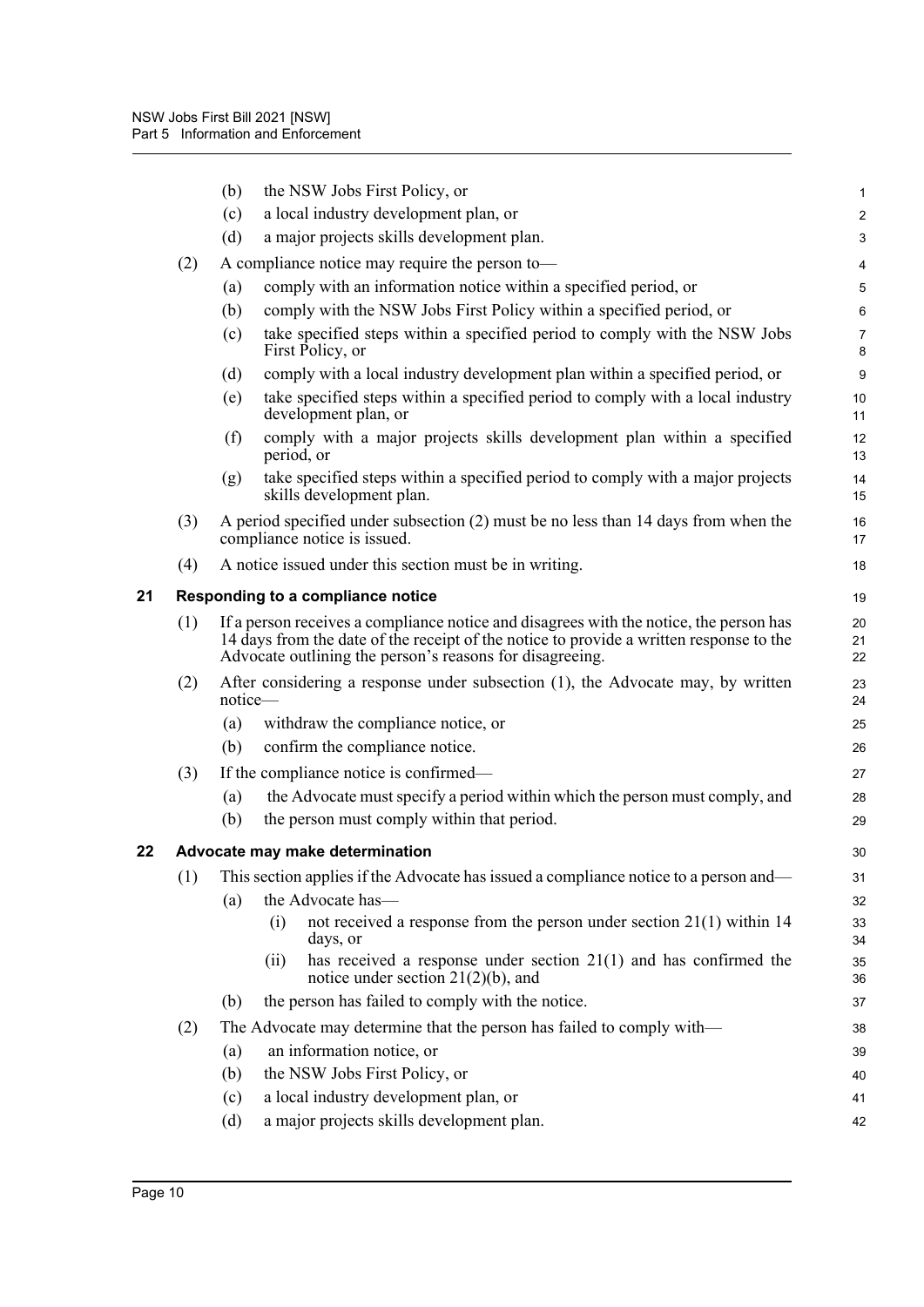<span id="page-15-0"></span>

|    | (3) | If the Advocate makes a determination under subsection $(2)$ , the Advocate may—                                                                                                                                                    | $\mathbf{1}$        |  |  |  |
|----|-----|-------------------------------------------------------------------------------------------------------------------------------------------------------------------------------------------------------------------------------------|---------------------|--|--|--|
|    |     | recommend to the Minister that the Minister issue an adverse publicity notice<br>(a)<br>in accordance with section 23, and                                                                                                          | $\overline{2}$<br>3 |  |  |  |
|    |     | advise the person and the appropriate government agency that contracted with<br>(b)<br>the person of-                                                                                                                               | 4<br>5              |  |  |  |
|    |     | the determination, and<br>(i)                                                                                                                                                                                                       | 6                   |  |  |  |
|    |     | the recommendation that the Minister issue an adverse publicity notice.<br>(ii)                                                                                                                                                     | $\overline{7}$      |  |  |  |
|    | (4) | The person may, within 7 days after the Advocate has advised the person of the<br>determination and recommendation, respond to the Advocate about the<br>recommendation that an adverse publicity notice be issued by the Minister. |                     |  |  |  |
|    | (5) | The Advocate has qualified privilege in proceedings for defamation arising out of a<br>determination or recommendation made under this section.                                                                                     | 11<br>12            |  |  |  |
| 23 |     | <b>Adverse publicity notice</b>                                                                                                                                                                                                     |                     |  |  |  |
|    | (1) | The Minister may issue an <i>adverse publicity notice</i> about a person—                                                                                                                                                           |                     |  |  |  |
|    |     | after receiving a recommendation under section $22(3)(a)$ about the person, and<br>(a)                                                                                                                                              | 15                  |  |  |  |
|    |     | if satisfied that the person has failed to comply with—<br>(b)                                                                                                                                                                      | 16                  |  |  |  |
|    |     | an information notice, or<br>(i)                                                                                                                                                                                                    | 17                  |  |  |  |
|    |     | the NSW Jobs First Policy, or<br>(ii)                                                                                                                                                                                               | 18                  |  |  |  |
|    |     | a local industry development plan, or<br>(iii)                                                                                                                                                                                      | 19                  |  |  |  |
|    |     | a major projects skills development plan.<br>(iv)                                                                                                                                                                                   | 20                  |  |  |  |
|    | (2) | An adverse publicity notice must—                                                                                                                                                                                                   |                     |  |  |  |
|    |     | name the person to whom the adverse publicity notice relates, and<br>(a)                                                                                                                                                            | 22                  |  |  |  |
|    |     | (b)<br>set out the reasons the notice is issued, and                                                                                                                                                                                | 23                  |  |  |  |
|    |     | be tabled by the Minister in Parliament.<br>(c)                                                                                                                                                                                     | 24                  |  |  |  |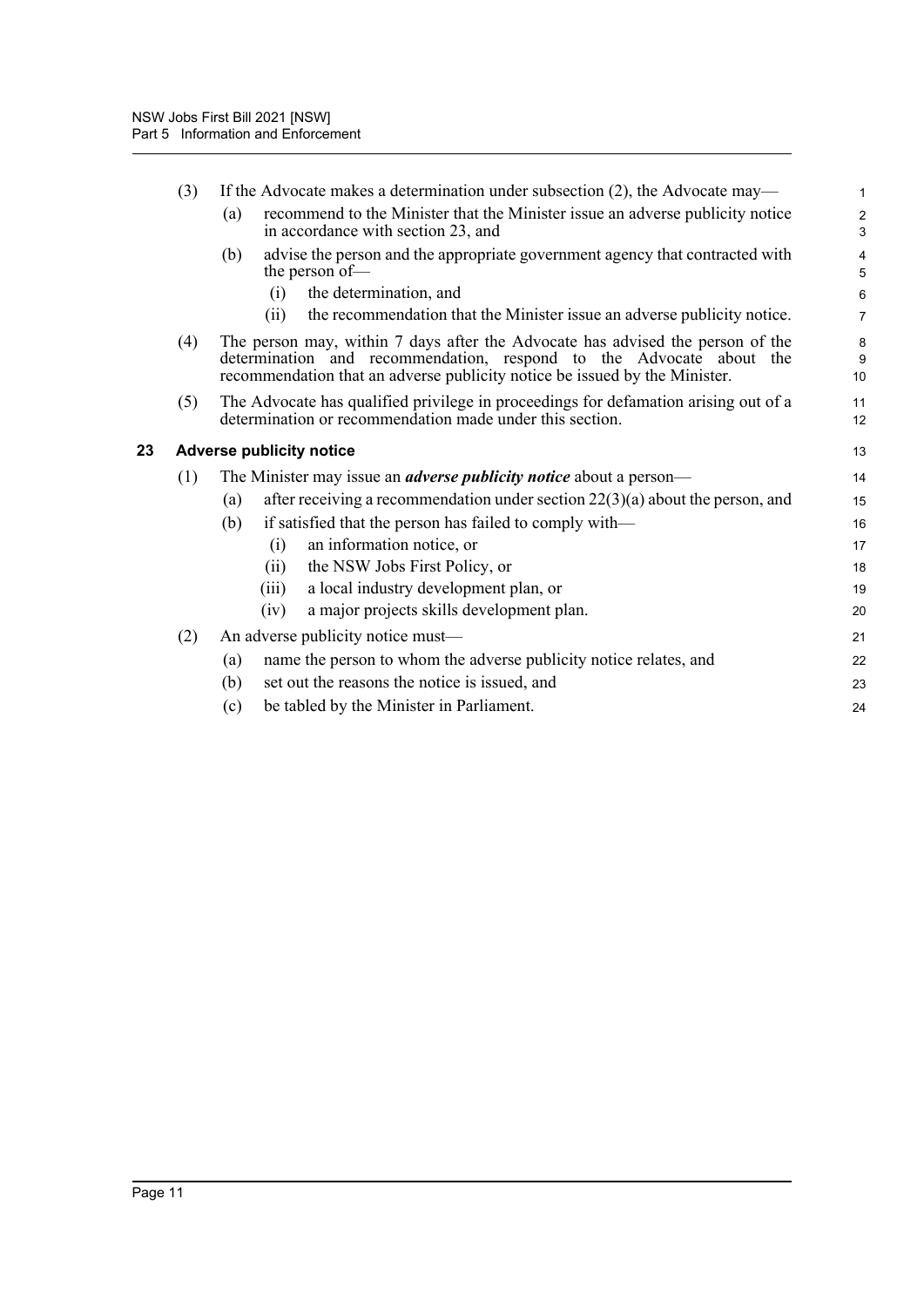<span id="page-16-3"></span><span id="page-16-2"></span><span id="page-16-1"></span><span id="page-16-0"></span>

| Part 6 |                                                                                                                                                                                                                                                                | <b>Miscellaneous</b>                                                                                                                           |          |  |
|--------|----------------------------------------------------------------------------------------------------------------------------------------------------------------------------------------------------------------------------------------------------------------|------------------------------------------------------------------------------------------------------------------------------------------------|----------|--|
| 24     | <b>Annual Report</b>                                                                                                                                                                                                                                           |                                                                                                                                                |          |  |
|        | (1)                                                                                                                                                                                                                                                            | The Advocate is to prepare an annual report for each year commencing on 1 July<br>setting out the following-                                   |          |  |
|        |                                                                                                                                                                                                                                                                | particulars of the Advocate's operations during the year,<br>(a)                                                                               | 5        |  |
|        |                                                                                                                                                                                                                                                                | exemptions granted by the Minister under section 6(3),<br>(b)                                                                                  | 6        |  |
|        |                                                                                                                                                                                                                                                                | a summary of each government agency's compliance report received under<br>(c)<br>section $12(2)$ ,                                             | 7<br>8   |  |
|        |                                                                                                                                                                                                                                                                | the details of an audit conducted under section 18,<br>(d)                                                                                     | 9        |  |
|        |                                                                                                                                                                                                                                                                | the details of a compliance notice issued under section 20,<br>(e)                                                                             | 10       |  |
|        |                                                                                                                                                                                                                                                                | the details of an adverse publicity notice issued under section 23,<br>(f)                                                                     | 11       |  |
|        |                                                                                                                                                                                                                                                                | matters prescribed by the regulations as requiring inclusion in the annual<br>(g)<br>report,                                                   | 12<br>13 |  |
|        |                                                                                                                                                                                                                                                                | (h)<br>other matter the Advocate considers it appropriate to report on.                                                                        | 14       |  |
|        | (2)                                                                                                                                                                                                                                                            | The report is to be provided to the Minister not later than 1 October following the end<br>of the year for which the report is prepared.       |          |  |
|        | (3)                                                                                                                                                                                                                                                            | The Minister is to table the report in Parliament not later than 1 December following<br>the end of the year for which the report is prepared. |          |  |
| 25     | <b>Personal liability</b>                                                                                                                                                                                                                                      |                                                                                                                                                |          |  |
|        | (1)                                                                                                                                                                                                                                                            | A protected person is not personally subject to liability for anything done—<br>in good faith, and<br>(a)                                      | 20<br>21 |  |
|        |                                                                                                                                                                                                                                                                | for the purpose of executing functions under this Act.<br>(b)                                                                                  | 22       |  |
|        | (2)                                                                                                                                                                                                                                                            | The liability instead attaches to the Crown.                                                                                                   | 23       |  |
|        | (3)                                                                                                                                                                                                                                                            | In this section-                                                                                                                               |          |  |
|        |                                                                                                                                                                                                                                                                | <i>done</i> includes omitted to be done.                                                                                                       | 24<br>25 |  |
|        |                                                                                                                                                                                                                                                                | <i>liability</i> means civil liability and includes action, claim or demand.                                                                   | 26       |  |
|        |                                                                                                                                                                                                                                                                | protected person means-                                                                                                                        | 27       |  |
|        |                                                                                                                                                                                                                                                                | the Advocate, or<br>(a)                                                                                                                        | 28       |  |
|        |                                                                                                                                                                                                                                                                | a person acting under the direction of the Advocate.<br>(b)                                                                                    | 29       |  |
| 26     | <b>Regulations</b>                                                                                                                                                                                                                                             |                                                                                                                                                |          |  |
|        | The Governor may make regulations, not inconsistent with this Act, for or about any<br>matter that by this Act is required or permitted to be prescribed or that is necessary<br>or convenient to be prescribed for carrying out or giving effect to this Act. |                                                                                                                                                |          |  |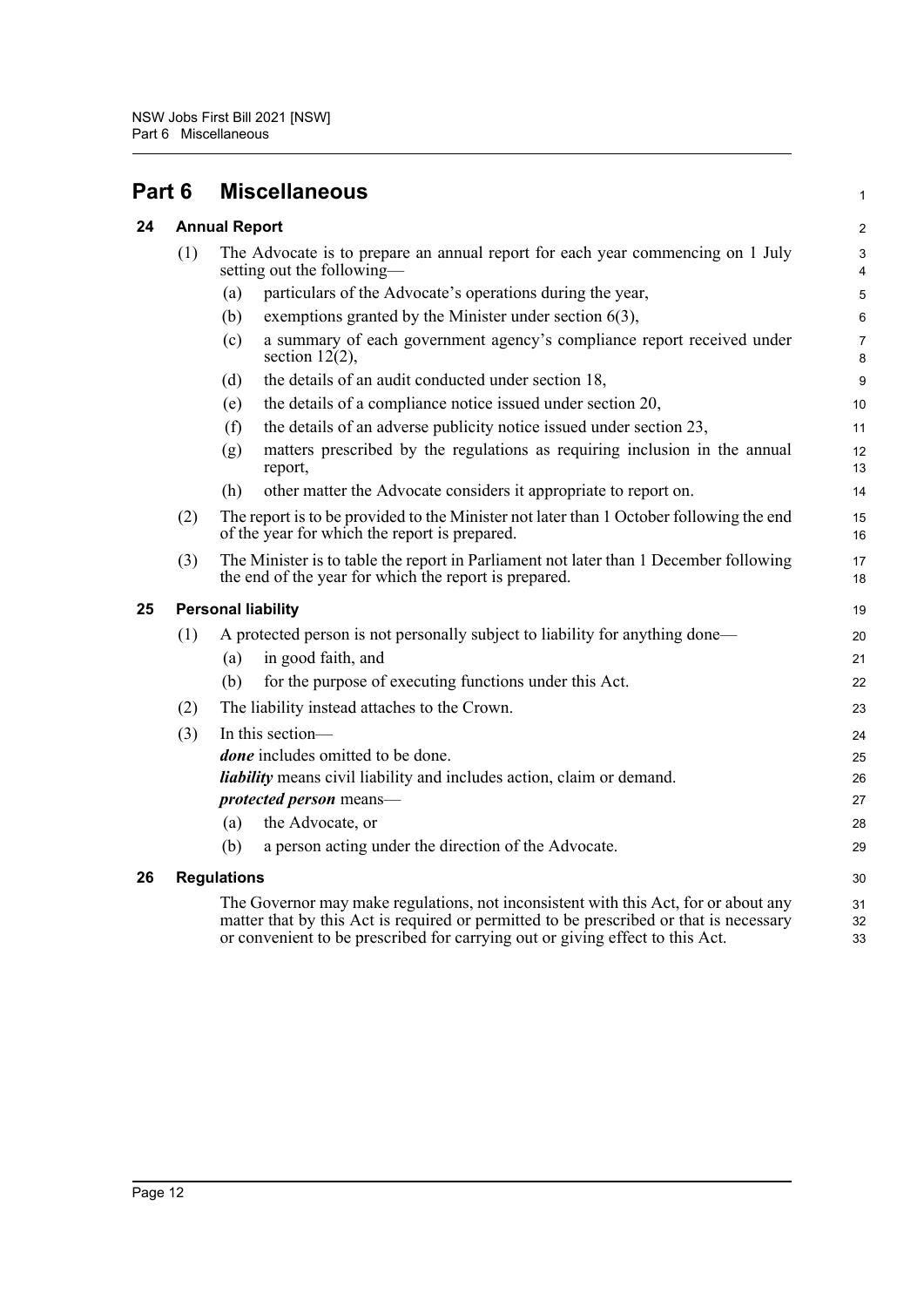<span id="page-17-0"></span>

| <b>Schedule 1</b> |                                                                                                                    |                                                                                                                                                   | <b>Provisions relating to Advocate</b>                                                                                                                                                                                                                                                                                                |                      |  |
|-------------------|--------------------------------------------------------------------------------------------------------------------|---------------------------------------------------------------------------------------------------------------------------------------------------|---------------------------------------------------------------------------------------------------------------------------------------------------------------------------------------------------------------------------------------------------------------------------------------------------------------------------------------|----------------------|--|
|                   |                                                                                                                    |                                                                                                                                                   | Section 13                                                                                                                                                                                                                                                                                                                            | 2                    |  |
| 1                 |                                                                                                                    | <b>Term of office</b>                                                                                                                             |                                                                                                                                                                                                                                                                                                                                       | 3                    |  |
|                   |                                                                                                                    |                                                                                                                                                   | The Advocate—                                                                                                                                                                                                                                                                                                                         | $\overline{4}$       |  |
|                   |                                                                                                                    | (a)                                                                                                                                               | holds office for such term, not exceeding 5 years, as may be specified in the<br>instrument of appointment, and                                                                                                                                                                                                                       | 5<br>6               |  |
|                   |                                                                                                                    | (b)                                                                                                                                               | is eligible (if otherwise qualified) for re-appointment.                                                                                                                                                                                                                                                                              | $\overline{7}$       |  |
| $\mathbf{2}$      |                                                                                                                    | <b>Full-time office</b>                                                                                                                           |                                                                                                                                                                                                                                                                                                                                       | 8                    |  |
|                   |                                                                                                                    |                                                                                                                                                   | The office of Advocate is a full-time office and the holder of the office is required to<br>hold it on that basis, except to the extent permitted by the Minister.                                                                                                                                                                    | 9<br>10              |  |
| 3                 | <b>Employment and remuneration</b>                                                                                 |                                                                                                                                                   |                                                                                                                                                                                                                                                                                                                                       |                      |  |
|                   | (1)                                                                                                                | The employment of the Advocate is (subject to this Schedule) to be governed by a<br>contract of employment between the Advocate and the Minister. |                                                                                                                                                                                                                                                                                                                                       | 12<br>13             |  |
|                   | (2)                                                                                                                |                                                                                                                                                   | The following provisions of or made under the <i>Government Sector Employment Act</i><br>2013 relating to the employment of Public Service senior executives apply to the<br>Advocate (but in the application of those provisions a reference to the employer of<br>any such executive is to be read as a reference to the Minister)— | 14<br>15<br>16<br>17 |  |
|                   |                                                                                                                    | (a)                                                                                                                                               | provisions relating to the band in which an executive is to be employed,                                                                                                                                                                                                                                                              | 18                   |  |
|                   |                                                                                                                    | (b)                                                                                                                                               | provisions relating to the contract of employment of an executive,                                                                                                                                                                                                                                                                    | 19                   |  |
|                   |                                                                                                                    | (c)                                                                                                                                               | provisions relating to the remuneration, employment benefits and allowances<br>of an executive.                                                                                                                                                                                                                                       | 20<br>21             |  |
| 4                 | Vacancy in office                                                                                                  |                                                                                                                                                   |                                                                                                                                                                                                                                                                                                                                       |                      |  |
|                   | (1)                                                                                                                |                                                                                                                                                   | The office of Advocate becomes vacant if the holder—                                                                                                                                                                                                                                                                                  | 23                   |  |
|                   |                                                                                                                    | (a)                                                                                                                                               | dies, or                                                                                                                                                                                                                                                                                                                              | 24                   |  |
|                   |                                                                                                                    | (b)                                                                                                                                               | completes a term of office and is not re-appointed, or                                                                                                                                                                                                                                                                                | 25                   |  |
|                   |                                                                                                                    | (c)                                                                                                                                               | resigns the office by instrument in writing addressed to the Minister, or                                                                                                                                                                                                                                                             | 26                   |  |
|                   |                                                                                                                    | (d)                                                                                                                                               | becomes bankrupt, applies to take the benefit of any law for the relief of<br>bankrupt or insolvent debtors, compounds with creditors or makes an<br>assignment of remuneration for the benefit of creditors, or                                                                                                                      | 27<br>28<br>29       |  |
|                   |                                                                                                                    | (e)                                                                                                                                               | becomes a mentally incapacitated person, or                                                                                                                                                                                                                                                                                           | 30                   |  |
|                   |                                                                                                                    | (f)                                                                                                                                               | is convicted in New South Wales of an offence that is punishable by<br>imprisonment for 12 months or more or is convicted elsewhere than in New<br>South Wales of an offence that, if committed in New South Wales, would be<br>an offence so punishable, or                                                                          | 31<br>32<br>33<br>34 |  |
|                   |                                                                                                                    | (g)                                                                                                                                               | is removed from office under clause 5.                                                                                                                                                                                                                                                                                                | 35                   |  |
|                   | (2)                                                                                                                | If the office of Advocate becomes vacant, a person is, subject to this Act, to be<br>appointed to fill the vacancy.                               |                                                                                                                                                                                                                                                                                                                                       | 36<br>37             |  |
| 5                 | <b>Removal from office</b>                                                                                         |                                                                                                                                                   |                                                                                                                                                                                                                                                                                                                                       |                      |  |
|                   | (1)<br>The Governor may remove the Advocate from office, but only for incompetence,<br>incapacity or misbehaviour. |                                                                                                                                                   |                                                                                                                                                                                                                                                                                                                                       | 39<br>40             |  |
|                   | (2)                                                                                                                |                                                                                                                                                   | The Advocate cannot be removed from office under Part 6 of the Government Sector<br>Employment Act 2013.                                                                                                                                                                                                                              | 41<br>42             |  |
|                   |                                                                                                                    |                                                                                                                                                   |                                                                                                                                                                                                                                                                                                                                       |                      |  |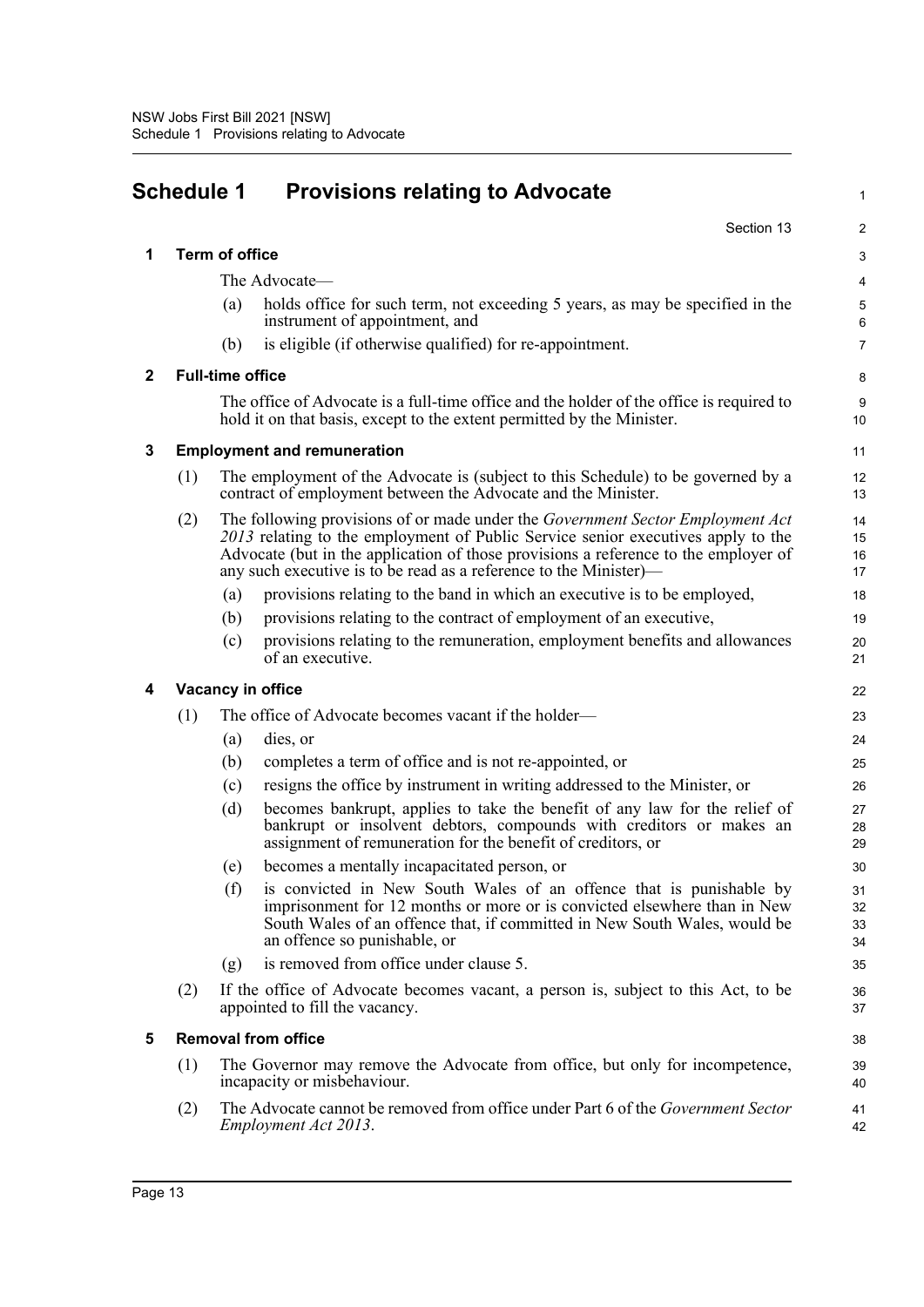### **6 Advocate not Public Service employee**

The office of Advocate is a statutory office and the provisions of the *Government Sector Employment Act 2013* relating to the employment of Public Service employees do not apply to that office (except as provided by clause 3).

4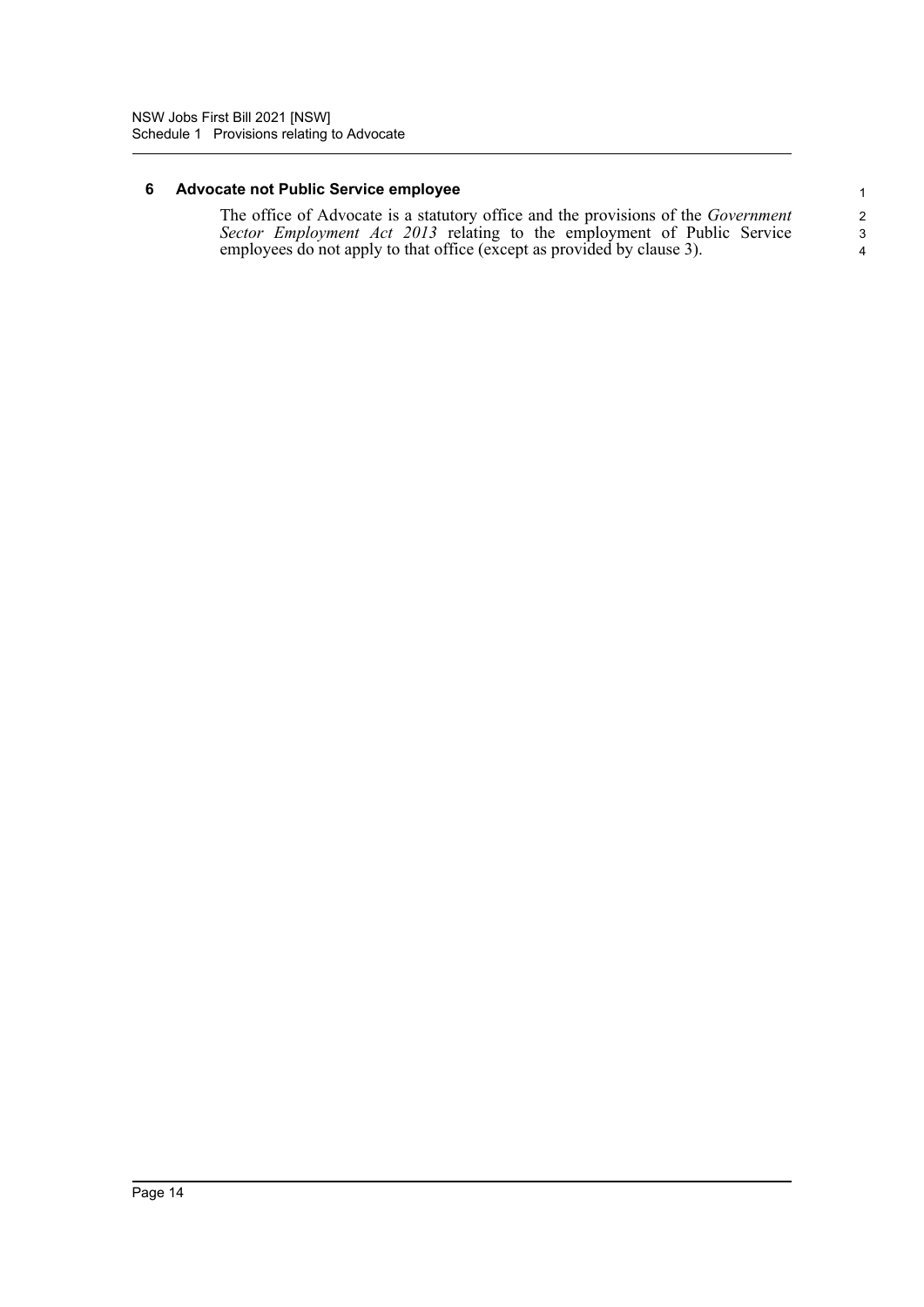## <span id="page-19-0"></span>**Schedule 2 Savings, transitional and other provisions**

### **Part 1 General**

### **1 Regulations**

- (1) The regulations may contain provisions of a savings or transitional nature consequent on the enactment of this Act or any Act that amends this Act.
- (2) A savings or transitional provision—
	- (a) may, if the regulations so provide, take effect from the date of assent to the Act concerned or a later date, and

1

2

- (b) has effect despite anything to the contrary in this Schedule.
- (3) To the extent to which any such provision takes effect from a date that is earlier than the date of its publication on the NSW legislation website, the provision does not operate so as—
	- (a) to affect, in a manner prejudicial to any person (other than the State or an authority of the State), the rights of that person existing before the date of its publication, or
	- (b) to impose liabilities on any person (other than the State or an authority of the State) in respect of anything done or omitted to be done before the date of its publication.
- (4) Without limiting subclauses (1) and (2), regulations made for the purposes of this clause may amend this Schedule to provide for additional or different savings and transitional provisions instead of including the provisions in the regulations.